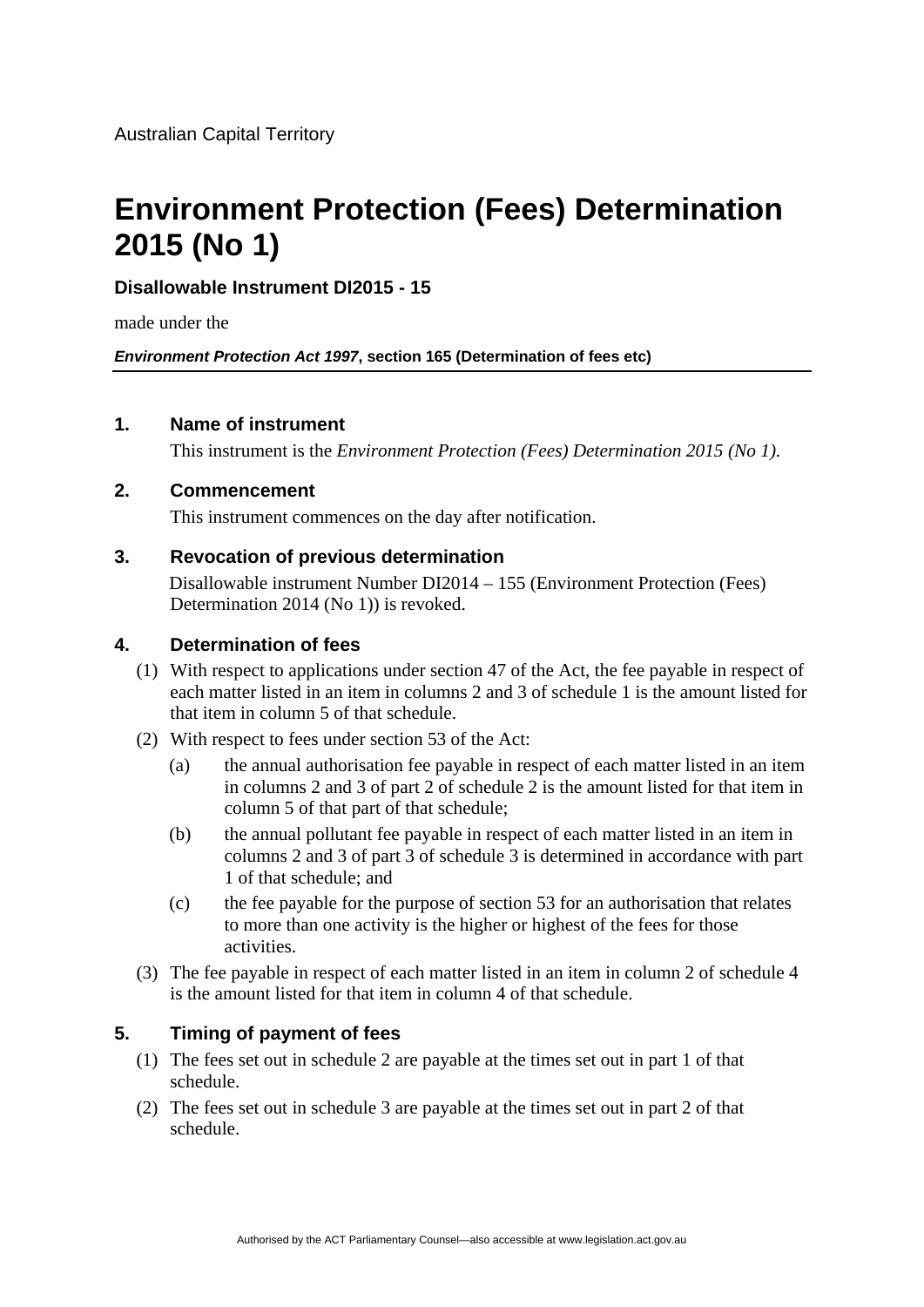#### **6. Payment of fees**

The fees determined in section 4 of this instrument are payable to the Territory by the person requesting the goods or service referred to in that section, or by the person required by the Act to pay the fee.

#### **6. Goods and services tax**

Where applicable, GST inclusive fees are marked with a double asterisk (\*\*).

### **7. Dictionary**

In this instrument: *the Act* means the *Environment Protection Act 1997*. the symbol *>* means more than. the symbol **<** means less than.

Simon Corbell Minister for the Environment 21 January 2015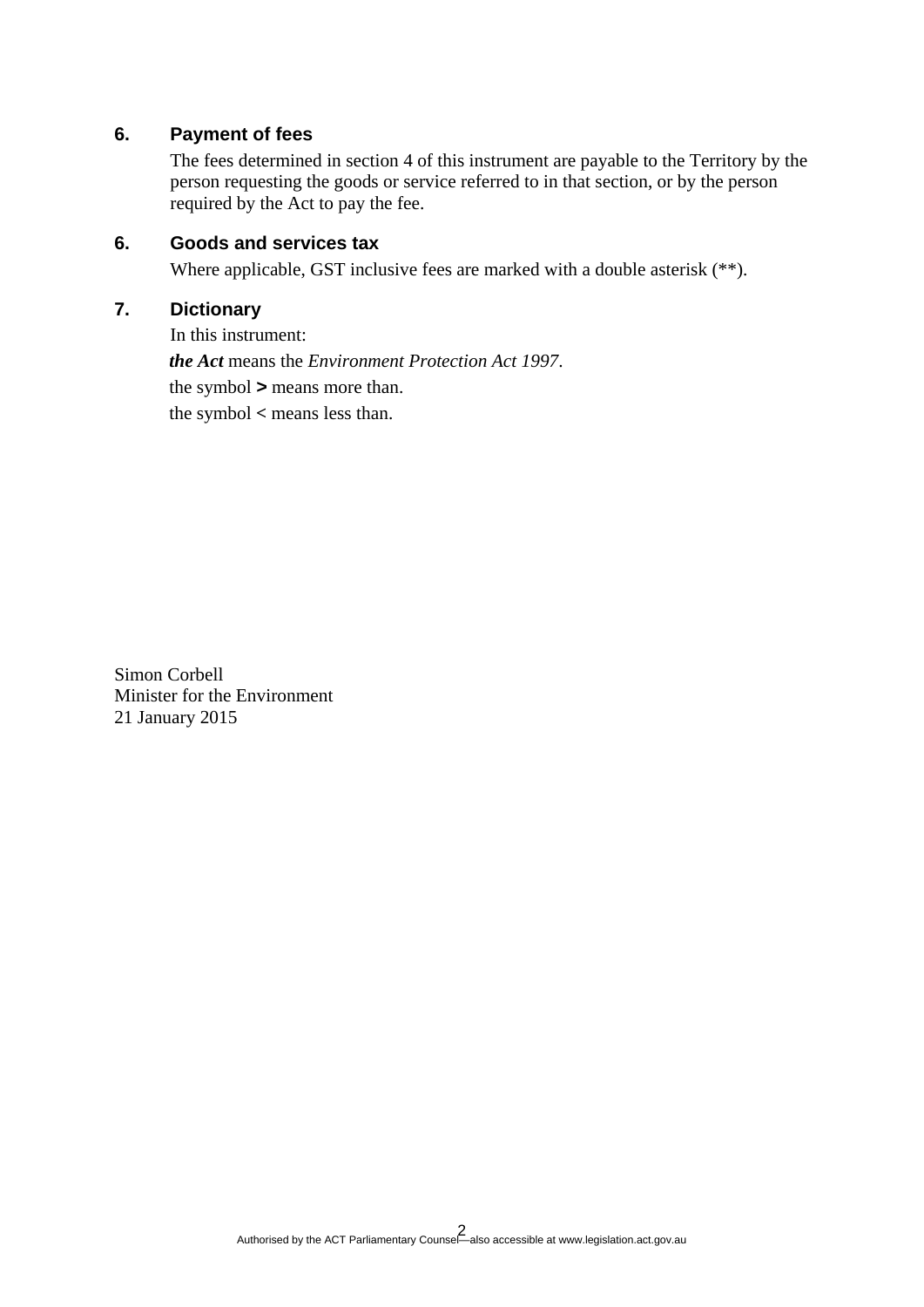| column 1                                     | column 2                                                                                                                                                           | column 3                                     | column 4                | column 5                      |
|----------------------------------------------|--------------------------------------------------------------------------------------------------------------------------------------------------------------------|----------------------------------------------|-------------------------|-------------------------------|
| <b>Reference</b><br>to item in<br>schedule 1 | Description of activity for which fee is<br>payable                                                                                                                | Level of<br>activity                         | Fees payable<br>2013-14 | Fees payable<br>2014-15<br>\$ |
| of the Act                                   |                                                                                                                                                                    |                                              |                         |                               |
| 1.2(1)                                       | Extraction of materials from waterways where the<br>amount expected to be extracted is:                                                                            | $>100$ to 30,000<br>cubic meters<br>per year | 469.50                  | 488.30                        |
| 1.2(1)                                       | Extraction of materials from waterways where the<br>amount expected to be extracted is:                                                                            | $>30,000$ cubic<br>meters per year           | 1,569.20                | 1,632.00                      |
| 1.2(2)                                       | Extraction of materials from land where the<br>equipment is designed to extract:                                                                                   | $>30,000$ tonnes<br>per year                 | 1,569.20                | 1,632.00                      |
| 1.2(3)                                       | Incineration of certain wastes                                                                                                                                     | All                                          | 2,354.70                | 2,448.90                      |
| 1.2(4)                                       | Sterilisation of clinical waste                                                                                                                                    | All                                          | 2,263.40                | 2,353.90                      |
| 1.2(5)                                       | Conduct of a crematorium                                                                                                                                           | All                                          | 234.70                  | 244.10                        |
| 1.2(6)                                       | Operation of a commercial landfill                                                                                                                                 | All                                          | 2,354.70                | 2,448.90                      |
| 1.2(7)                                       | Acceptance of soil on land                                                                                                                                         | $>100$ cubic<br>meters per year              | 234.70                  | 244.10                        |
| 1.2(8)                                       | Transport of controlled waste                                                                                                                                      | All                                          | 469.50                  | 488.30                        |
| 1.2(9)                                       | Transportation from 1 place in the ACT to another<br>place in the ACT, of 200kg or more of regulated<br>waste or 2t or more of used, rejected or unwanted<br>tyres | All                                          | 469.50                  | 488.30                        |
| 1.2(10)                                      | Sewage treatment – discharge to land or water where<br>the peak load capacity is designed for:                                                                     | $>100$ to 50,000<br>persons per day          | 469.50                  | 488.30                        |
| 1.2(10)                                      | Sewage treatment – discharge to land or water where<br>the peak load capacity is designed for:                                                                     | >50,000<br>persons per day                   | 1,569.20                | 1,632.00                      |
| 1.2(11)                                      | Treatment, handling or storage of more than 1,000<br>cubic metres of contaminated soil                                                                             | All                                          | 234.70                  | 244.10                        |
| 1.2(12)                                      | Treatment of more than 10,000 cubic metres of<br>contaminated soil                                                                                                 | All                                          | 234.70                  | 244.10                        |
| 1.2(13)                                      | Milking of animals – the operation of a facility<br>designed to milk:                                                                                              | >800 animals<br>per day                      | 1,569.20                | 1,632.00                      |
| 1.2(14)                                      | Processing of milk or milk products where the<br>facility is designed to process:                                                                                  | >30,000<br>kilolitres per<br>year            | 1,569.20                | 1,632.00                      |
| 1.2(15)                                      | Processing of agricultural crops where the facility is<br>designed to process more than:                                                                           | 30,000 tonnes<br>per year                    | 1,569.20                | 1,632.00                      |
| 1.2(16)                                      | Commercial aquaculture                                                                                                                                             | All                                          | 469.50                  | 488.30                        |
| 1.2(17)                                      | Operation of a stock feedlot where the live animal<br>weight designed to be accommodated by the facility<br>at any one time is:                                    | $>200$ to 1,200<br>tonnes                    | 469.50                  | 488.30                        |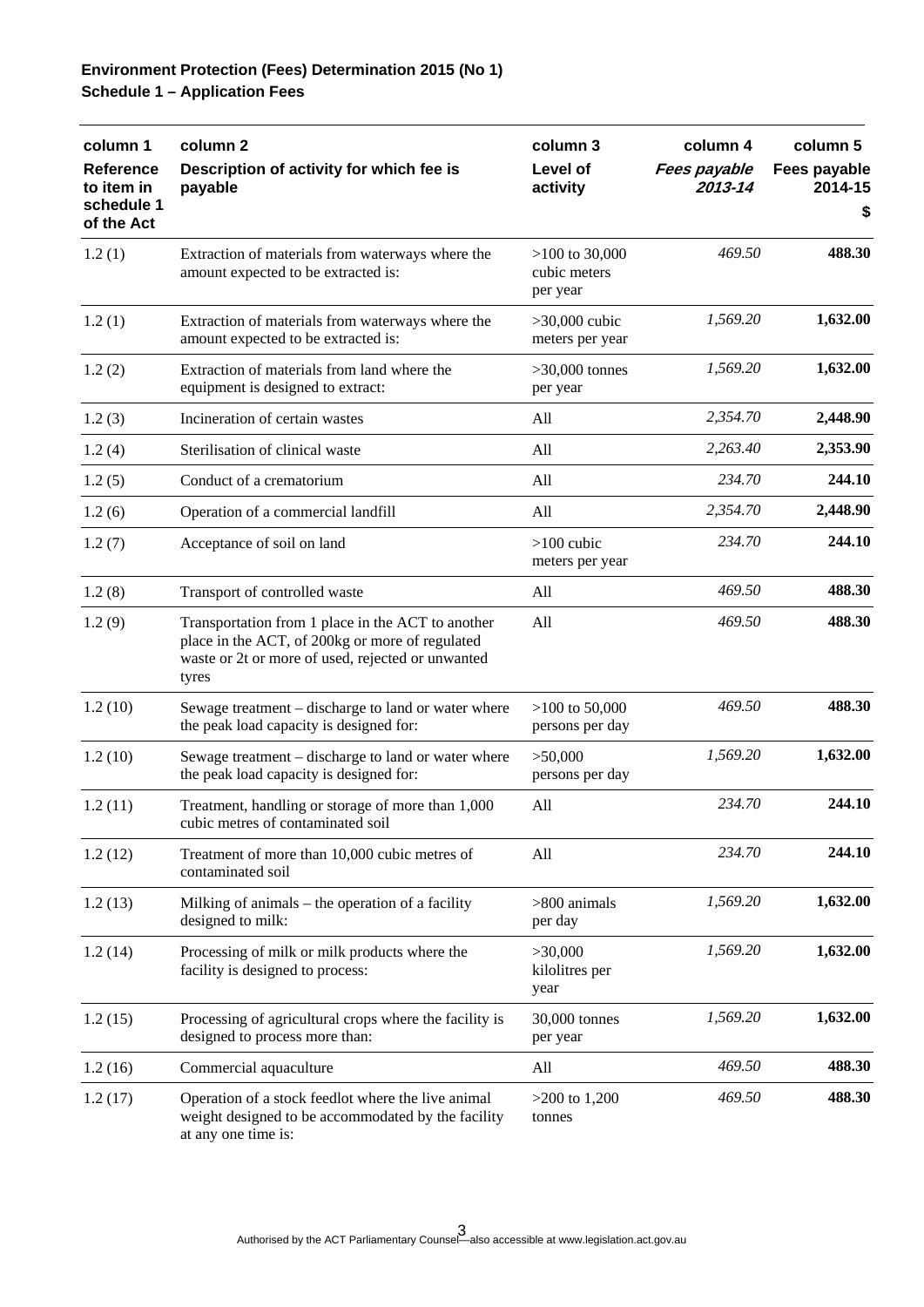| column 1                                                   | column 2                                                                                                                        | column 3                                            | column 4                | column 5                      |
|------------------------------------------------------------|---------------------------------------------------------------------------------------------------------------------------------|-----------------------------------------------------|-------------------------|-------------------------------|
| <b>Reference</b><br>to item in<br>schedule 1<br>of the Act | Description of activity for which fee is<br>payable                                                                             | Level of<br>activity                                | Fees payable<br>2013-14 | Fees payable<br>2014-15<br>\$ |
| 1.2(17)                                                    | Operation of a stock feedlot where the live animal<br>weight designed to be accommodated by the facility<br>at any one time is: | $>1,200$ tonnes                                     | 1,569.20                | 1,632.00                      |
| 1.2(18)                                                    | Keeping of poultry where the facility is designed to<br>accommodate live birds weighing:                                        | 180 to 375<br>tonnes                                | 469.50                  | 488.30                        |
| 1.2(18)                                                    | Keeping of poultry where the facility is designed to<br>accommodate live birds weighing:                                        | $>375$ tonnes                                       | 1,569.20                | 1,632.00                      |
| 1.2(19)                                                    | Operation of a commercial stock yard that sells or<br>exchanges or intends to sell or exchange live<br>animals weighting:       | $>10,000$ tonnes<br>per year                        | 234.70                  | 244.10                        |
| 1.2(20)                                                    | Operation of an abattoir where the facility is<br>designed to process live animals weighing:                                    | >3,000<br>kilograms per<br>day                      | 469.50                  | 488.30                        |
| 1.2(21)                                                    | Commercial cleaning or carbonisation of wool<br>where the facility is designed to produce:                                      | $>200$ tonnes<br>per year                           | 469.50                  | 488.30                        |
| 1.2(22)                                                    | Tanning of animal skins or fellmongery activities<br>where the amount expected to be processed is:                              | 0 to 10,000<br>tonnes per year                      | 469.50                  | 488.30                        |
| 1.2(22)                                                    | Tanning of animal skins or fellmongery activities<br>where the amount expected to be processed is:                              | $>10,000$ tonnes<br>per year                        | 1,569.20                | 1,632.00                      |
| 1.2(23)                                                    | Outdoor concert activities where the venue has the<br>capacity to hold more than 2,000 people                                   | All                                                 | 234.70                  | 244.10                        |
| 1.2(24)                                                    | Management of a concert venue that has the capacity<br>to hold more than 2,000 people                                           | <b>Exhibition Park</b><br>in Canberra               | 783.80                  | 815.20                        |
| 1.2(24)                                                    | Management of a concert venue that has the capacity<br>to hold more than 2,000 people                                           | Other than<br><b>Exhibition Park</b><br>in Canberra | 234.70                  | 244.10                        |
| 1.2(25)                                                    | Electricity generation where the generating capacity<br>of the plant is:                                                        | 0 to 450<br>gigawatts per<br>hour                   | 783.80                  | 815.20                        |
| 1.2(25)                                                    | Electricity generation where the generating capacity<br>of the plant is:                                                        | >450 gigawatts<br>per hour                          | 2,354.70                | 2,448.90                      |
| 1.2(26)                                                    | Motor racing events                                                                                                             | All                                                 | 234.70                  | 244.10                        |
| 1.2(27)                                                    | Management of a motor racing venue                                                                                              | All                                                 | 234.70                  | 244.10                        |
| 1.2(28)                                                    | Lighting, using or maintaining a fire in the open air<br>for the purpose of burning plant matter                                | All                                                 | 234.70                  | 244.10                        |
| 1.2(29)                                                    | Commercial use of agricultural and veterinary<br>chemical products                                                              | All                                                 | 234.70                  | 244.10                        |
| 1.2(30)                                                    | Storage of petroleum products - where the facility is<br>designed to store:                                                     | 50 to 500 cubic<br>metres                           | 1,136.90                | 1,182.40                      |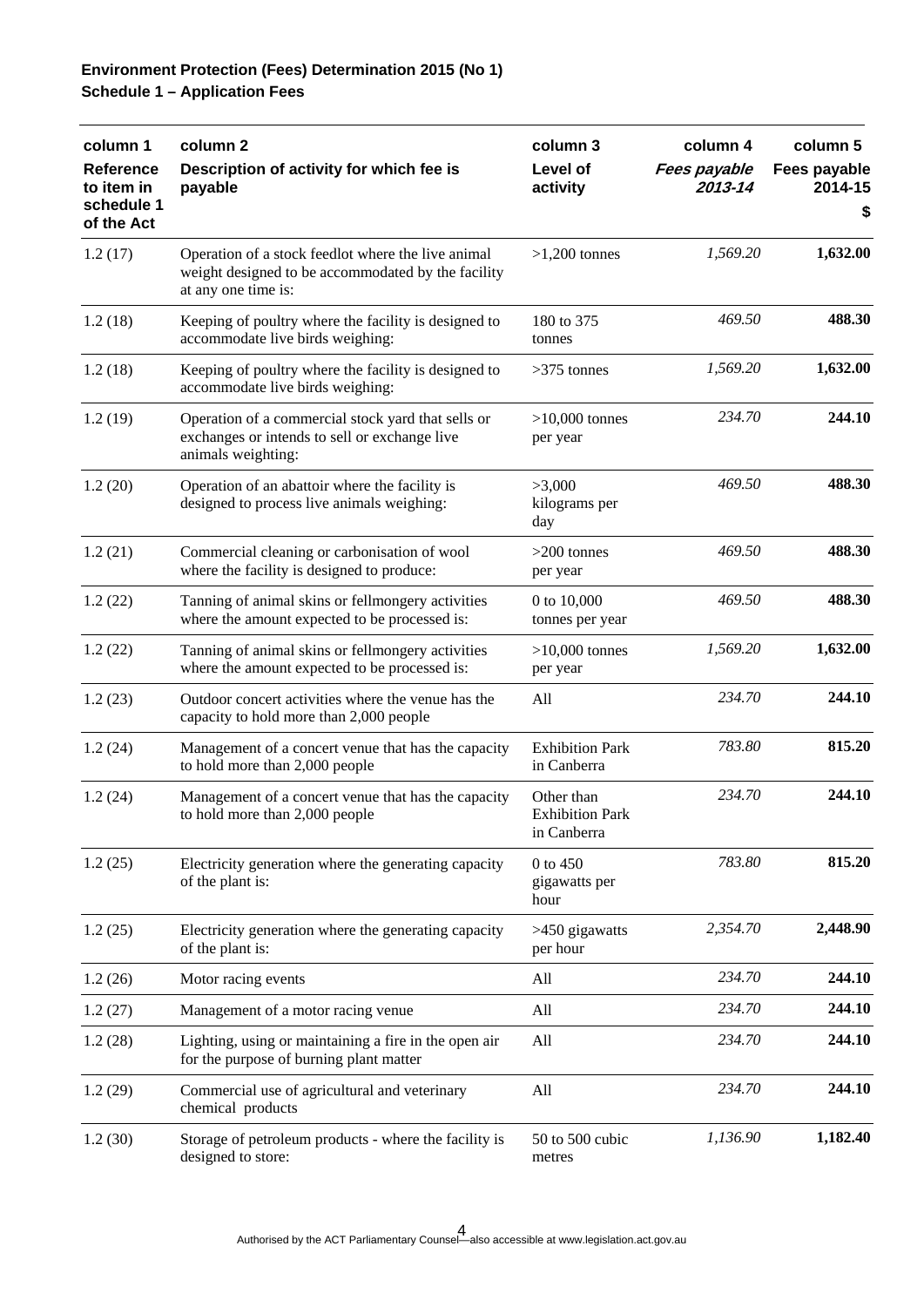| column 1                                                   | column 2                                                                                             | column 3                                                                            | column 4                       | column 5                      |
|------------------------------------------------------------|------------------------------------------------------------------------------------------------------|-------------------------------------------------------------------------------------|--------------------------------|-------------------------------|
| <b>Reference</b><br>to item in<br>schedule 1<br>of the Act | Description of activity for which fee is<br>payable                                                  | Level of<br>activity                                                                | <b>Fees payable</b><br>2013-14 | Fees payable<br>2014-15<br>\$ |
| 1.2(30)                                                    | Storage of petroleum products - where the facility is<br>designed to store:                          | $>500$ cubic<br>metres                                                              | 2,354.70                       | 2,448.90                      |
| 1.2(31)                                                    | Production of petroleum products where the facility<br>is designed to produce:                       | $>100$ tonnes<br>per year                                                           | 2,354.70                       | 2,448.90                      |
| 1.2(32)                                                    | Waste oil recovery where the amount expected to be<br>processed is:                                  | $>20$ to 1,000<br>tonnes per year                                                   | 469.50                         | 488.30                        |
| 1.2(32)                                                    | Waste oil recovery where the amount expected to be<br>processed is:                                  | $>1,000$ tonnes<br>per year                                                         | 1,569.20                       | 1,632.00                      |
| 1.2(33)                                                    | Helicopter facilities                                                                                | All                                                                                 | 469.50                         | 488.30                        |
| 1.2(34)                                                    | Logging operations – where the operation logs or<br>intends to log:                                  | $>5,000$ tonnes<br>per year                                                         | 1,569.20                       | 1,632.00                      |
| 1.2(35)                                                    | Commercial production of alcoholic beverages<br>where the facility is designed to produce:           | $>100$ to 21,000<br>kilolitres per<br>year                                          | 469.50                         | 488.30                        |
| 1.2(35)                                                    | Commercial production of alcoholic beverages<br>where the facility is designed to produce:           | >21,000<br>kilolitres per<br>year                                                   | 1,569.20                       | 1,632.00                      |
| 1.2(36)                                                    | Application to land of biosolid products where the<br>amount expected to be applied is:              | $>500$ to 3,000<br>tonnes per year                                                  | 469.50                         | 488.30                        |
| 1.2(36)                                                    | Application to land of biosolid products where the<br>amount expected to be applied is:              | $>3,000$ tonnes<br>per year                                                         | 1,569.20                       | 1,632.00                      |
| 1.2(37)                                                    | Composting activities where the amount of material<br>expected to be received for composting is:     | $>200$ tonnes of<br>animal waste or<br>$>5000$ tonnes<br>of plant waste<br>per year | 1,569.20                       | 1,632.00                      |
| 1.2(38)                                                    | Wood or timber chipping, pulping or milling where<br>the facility is designed to process or produce: | $>30,000$ cubic<br>metres per year                                                  | 1,569.20                       | 1,632.00                      |
| 1.2(39)                                                    | Manufacture of things in furnaces or kilns - where<br>the facility is designed to produce:           | $>10,000$ tonnes<br>per year                                                        | 1,569.20                       | 1,632.00                      |
| 1.2(40)                                                    | Commercial preservation of wood where the facility<br>is designed to process:                        | $>10,000$ cubic<br>metres per year                                                  | 1,569.20                       | 1,632.00                      |
| 1.2(41)                                                    | Production of concrete or concrete products where<br>the facility is designed to produce:            | $>7,000$ to<br>13,000 cubic<br>metres per year                                      | 469.50                         | 488.30                        |
| 1.2(41)                                                    | Production of concrete or concrete products where<br>the facility is designed to produce:            | $>13,000$ cubic<br>metres per year                                                  | 1,569.20                       | 1,632.00                      |
| 1.2(42)                                                    | Production of bituminous road building materials<br>where the facility is designed to produce:       | $>30,000$ tonnes<br>per year                                                        | 1,569.20                       | 1,632.00                      |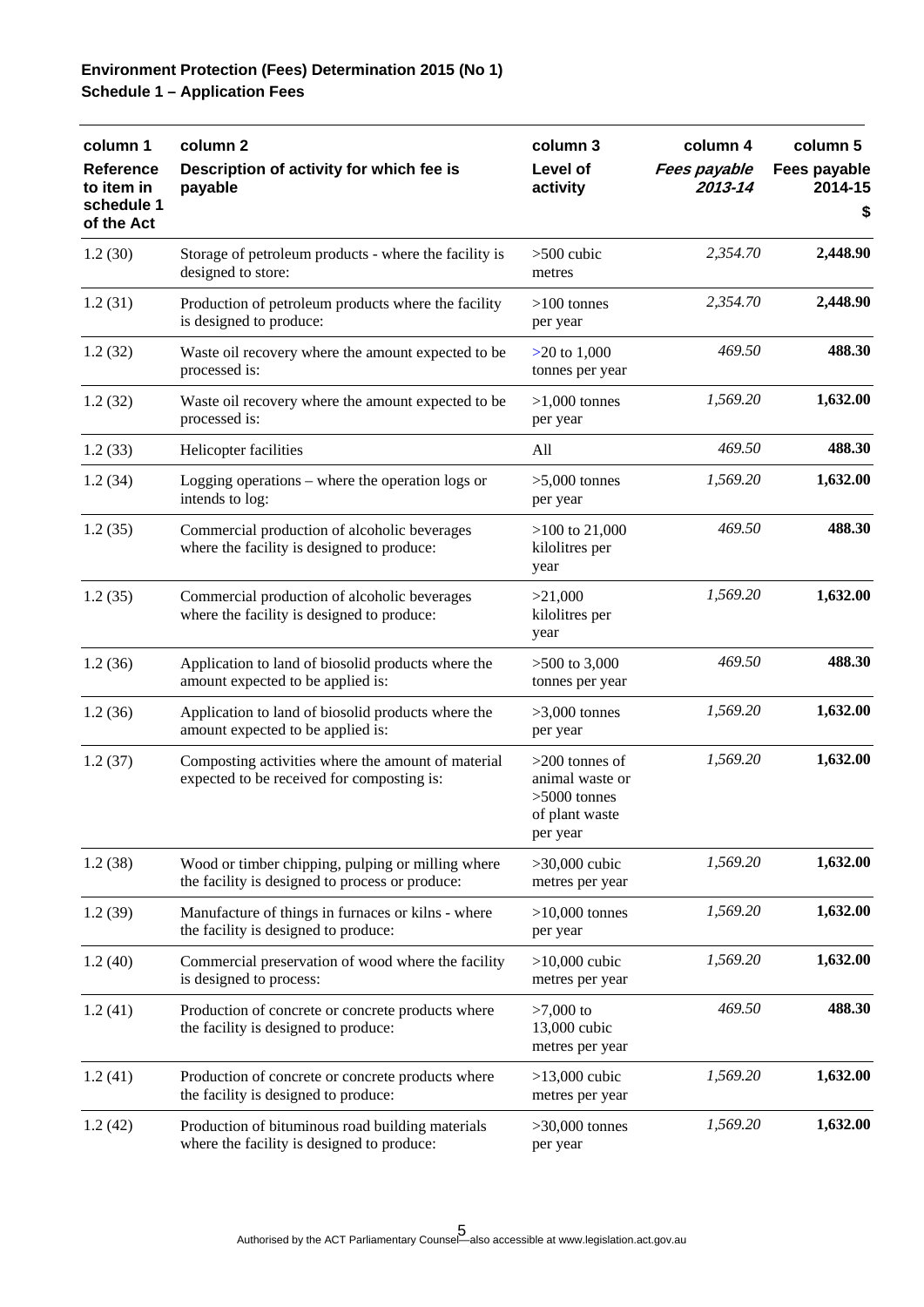| column 1                       | column <sub>2</sub>                                                                                            | column 3                                            | column 4                | column 5                |
|--------------------------------|----------------------------------------------------------------------------------------------------------------|-----------------------------------------------------|-------------------------|-------------------------|
| <b>Reference</b><br>to item in | Description of activity for which fee is<br>payable                                                            | Level of<br>activity                                | Fees payable<br>2013-14 | Fees payable<br>2014-15 |
| schedule 1<br>of the Act       |                                                                                                                |                                                     |                         | \$                      |
| 1.2(43)                        | Crushing, grinding or separating of materials where<br>the facility is designed to produce:                    | $>10,000$ to<br>30,000 tonnes<br>per year           | 469.50                  | 488.30                  |
| 1.2(43)                        | Crushing, grinding or separating of materials where<br>the facility is designed to produce:                    | $>30,000$ tonnes<br>per year                        | 1,569.20                | 1,632.00                |
| 1.2(44)                        | The sale or supply in the Territory of firewood to the<br>person who intends to use it of 100kg or more        | All                                                 | 234.70                  | 244.10                  |
| 1.2(45)                        | Sale or supply in the Territory of firewood to a<br>person other than to the person who intends to use it      | All                                                 | 234.70                  | 244.10                  |
| 1.2(46)                        | Preparation for sale or supply of firewood in the<br>Territory                                                 | All                                                 | 234.70                  | 244.10                  |
| 1.2(47)                        | The operation of a firearm shooting range                                                                      | All                                                 | 234.70                  | 244.10                  |
| 1.2(48)                        | the operation of a waste transfer station receiving<br>30 000t or more of waste each year                      | $>30,000$ tonnes<br>per year                        | N/A                     | 244.10                  |
| 1.2(49)                        | the operation of a commercial facility for the<br>treatment of the hazardous components of electronic<br>waste | All                                                 | N/A                     | 244.10                  |
| 1.3(1)                         | Manufacture of things in furnaces or kilns - where<br>the facility is designed to produce                      | $> 100$ tonnes<br>and $<$ 10,000<br>tonnes per year | 234.70                  | 244.10                  |
| 1.3(2)                         | Commercial preservation of wood where the facility<br>is designed to process                                   | $<$ 10,000 cubic<br>metres per year                 | 234.70                  | 244.10                  |
| 1.3(3)                         | Forestry activities                                                                                            | All                                                 | 2,354.70                | 2,448.90                |
| 1.3(4)                         | Major land development or construction activities on<br>a site of 0.3 hectares or greater                      | All                                                 | 234.70                  | 244.10                  |
| 1.3(5)                         | Management of municipal services maintenance on<br>unleased land                                               | All                                                 | 2,354.70                | 2,448.90                |
| 1.3(6)                         | Wastewater recycling activities for the treatment or<br>reuse of more than 3 mega litres per year              | All                                                 | 234.70                  | 244.10                  |
| 1.3(7)                         | Commercial collection of waste from commercial<br>premises                                                     | All                                                 | 234.70                  | 244.10                  |
| 1.3(8)                         | the operation of a commercial facility for the storage<br>and dismantling of electronic waste                  | All                                                 | N/A                     | 244.10                  |

*Note* The fees set out in column 4 are for comparison purposes only.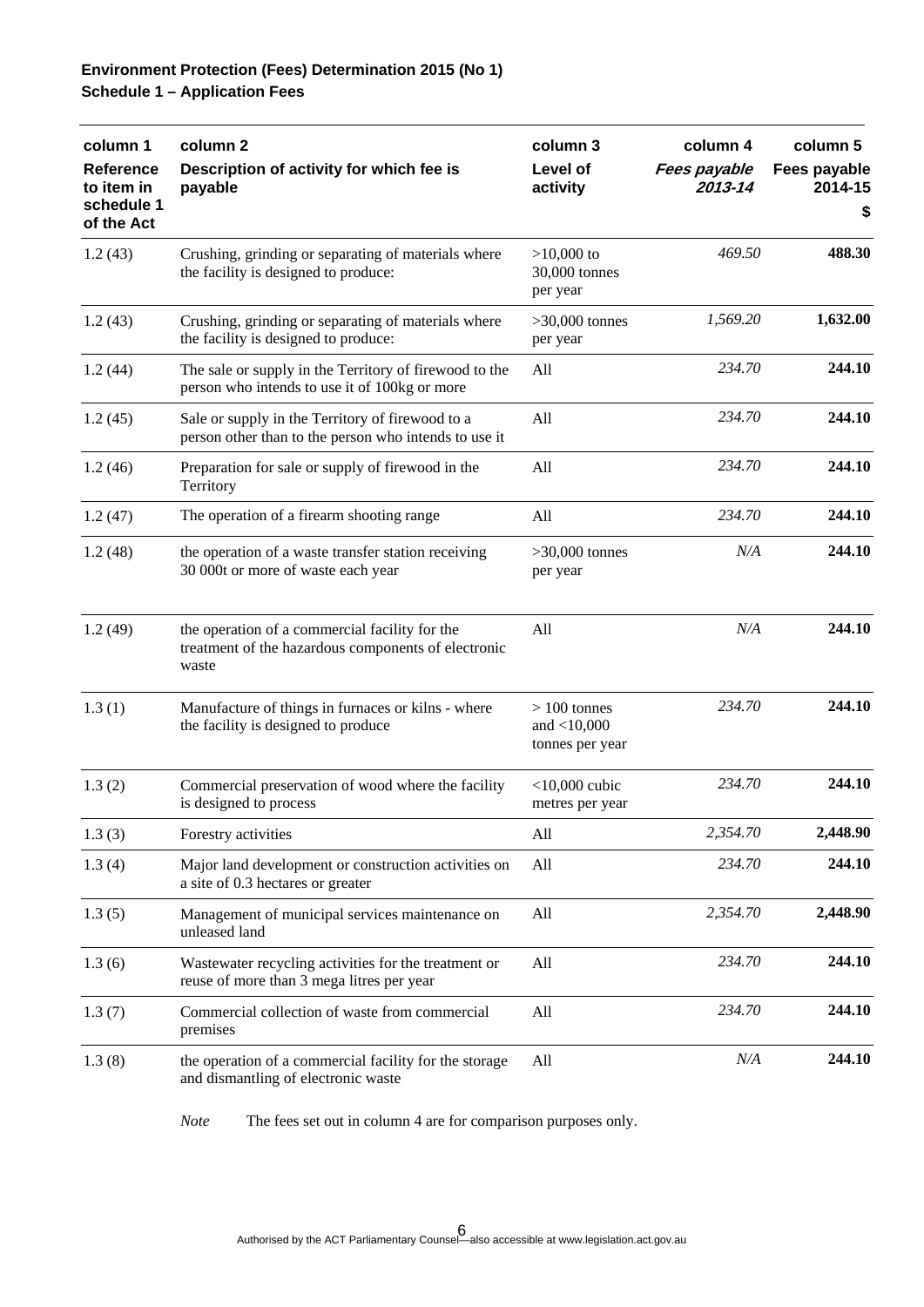#### **Part 1 – Annual Authorisation Fees – timing of payments**

- 1. (a) The annual fee payable for the purposes of an activity described in item 10 of Table 1.2 of Schedule 1 of the Act is payable in four instalments of three months each.
	- (b) The commencement date for the instalments is the day after the date of effect or anniversary of effect of the authorisation. The commencement date for the second, third and fourth instalments each year is three months, six months and nine months respectively after the commencement date for the first instalment for that year.
	- (c) The instalment finish date is the day after the day three months from the instalment commencement date.
	- (d) Each instalment payment is payable within 60 days after the instalment finish date.
- 2. The fee payable for any other activity set out in part 2 of this schedule is payable within 60 days after the date of effect or anniversary of effect of the relevant authorisation for that activity.

| Part 2 - Annual Authorisation Fees payable for activities |  |  |  |
|-----------------------------------------------------------|--|--|--|
|-----------------------------------------------------------|--|--|--|

| column 1                                 | column 2                                                                          | column 3                                   | column 4                       | column 5                |
|------------------------------------------|-----------------------------------------------------------------------------------|--------------------------------------------|--------------------------------|-------------------------|
| Referenc<br>e to item                    | Description of activity for which fee is<br>payable                               | Level of<br>activity                       | <b>Fees payable</b><br>2013-14 | Fees payable<br>2014-15 |
| <b>in</b><br>schedule<br>1 of the<br>Act |                                                                                   |                                            |                                | \$                      |
| 1.2(1)                                   | Extraction of materials from waterways where the<br>amount extracted per year is: | $>100$ to 30,000<br>cubic metres           | 710.40                         | 738.80                  |
| 1.2(1)                                   | Extraction of materials from waterways where the<br>amount extracted per year is: | $>30,000$ to 50,000<br>cubic metres        | 2,131.80                       | 2,217.10                |
| 1.2(1)                                   | Extraction of materials from waterways where the<br>amount extracted per year is: | $>50,000$ to<br>100,000 cubic<br>metres    | 7,106.50                       | 7,390.80                |
| 1.2(1)                                   | Extraction of materials from waterways where the<br>amount extracted per year is: | $>100,000$ to<br>500,000 cubic<br>metres   | 19,187.80                      | 19,955.30               |
| 1.2(1)                                   | Extraction of materials from waterways where the<br>amount extracted per year is: | $>500,000$ to<br>2,000,000 cubic<br>metres | 47,614.80                      | 49,519.40               |
| 1.2(1)                                   | Extraction of materials from waterways where the<br>amount extracted per year is: | $>2,000,000$ cubic<br>metres               | 85,280.30                      | 88,691.50               |
| 1.2(2)                                   | Extraction of materials from land where the amount<br>extracted is:               | 0 to 30,000 tonnes<br>per year             | 710.40                         | 738.40                  |
| 1.2(2)                                   | Extraction of materials from land where the amount<br>extracted is:               | $>30,000$ to 50,000<br>tonnes per year     | 2,131.80                       | 2,217.10                |
| 1.2(2)                                   | Extraction of materials from land where the amount<br>extracted is:               | $>50,000$ to<br>100,000 tonnes<br>per year | 7,106.50                       | 7,390.80                |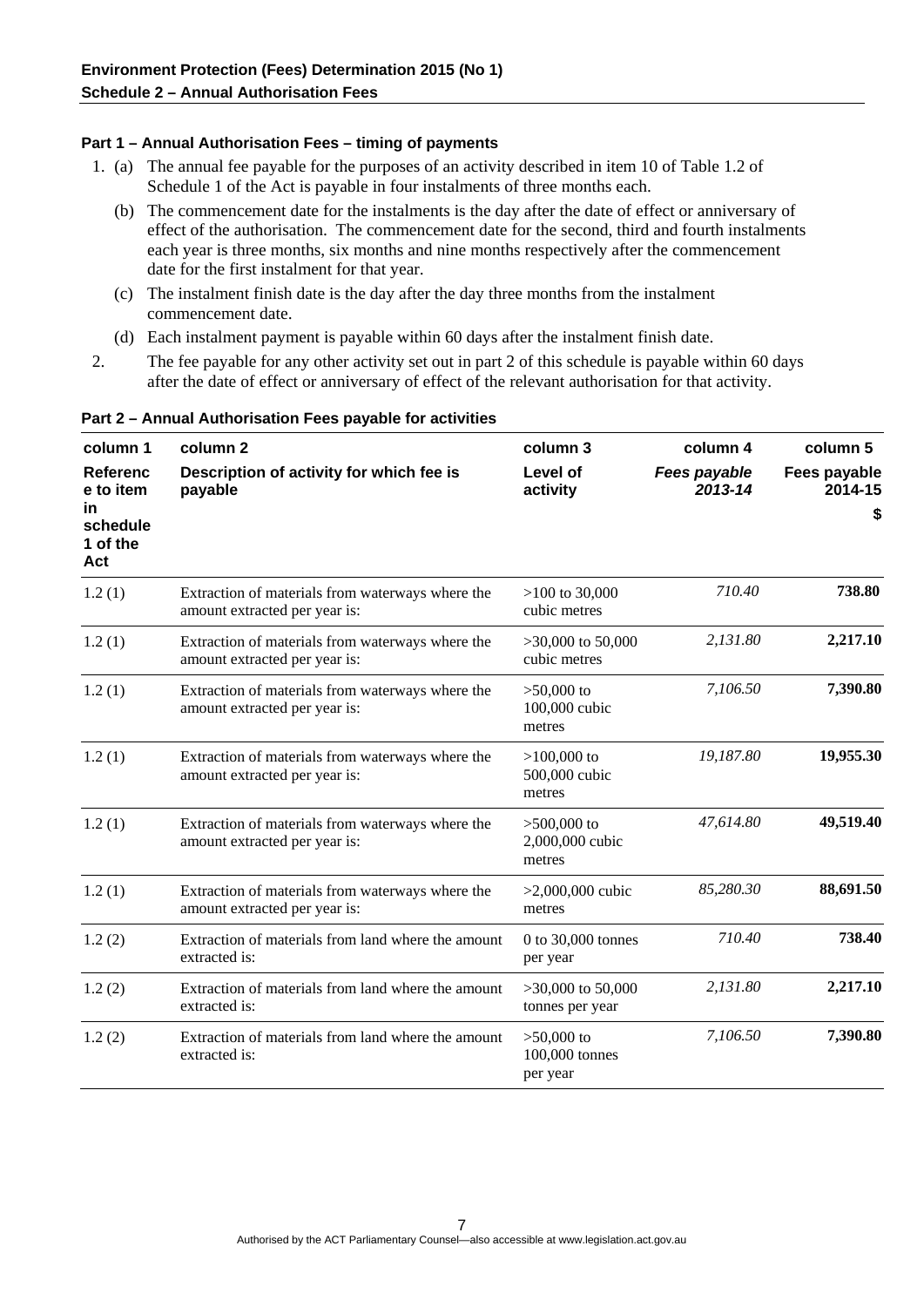| column 1                                                   | column <sub>2</sub>                                                                                                                         | column 3                                      | column 4                       | column 5                      |
|------------------------------------------------------------|---------------------------------------------------------------------------------------------------------------------------------------------|-----------------------------------------------|--------------------------------|-------------------------------|
| <b>Referenc</b><br>e to item<br>in<br>schedule<br>1 of the | Description of activity for which fee is<br>payable                                                                                         | Level of<br>activity                          | <b>Fees payable</b><br>2013-14 | Fees payable<br>2014-15<br>\$ |
| Act                                                        |                                                                                                                                             |                                               |                                |                               |
| 1.2(2)                                                     | Extraction of materials from land where the amount<br>extracted is:                                                                         | $>100,000$ to<br>500,000 tonnes<br>per year   | 19,187.80                      | 19,955.30                     |
| 1.2(2)                                                     | Extraction of materials from land where the amount<br>extracted is:                                                                         | $>500,000$ to<br>2,000,000 tonnes<br>per year | 47,614.80                      | 49,519.40                     |
| 1.2(2)                                                     | Extraction of materials from land where the amount<br>extracted is:                                                                         | $>2,000,000$ tonnes<br>per year               | 85,280.30                      | 88,691.50                     |
| 1.2(3)                                                     | Operation of an incineration facility for the<br>destruction of cytotoxic, clinical or quarantine<br>waste where the amount incinerated is: | $0$ to $1,000$ tonnes<br>per year             | 3,553.20                       | 3,695.30                      |
| 1.2(3)                                                     | Operation of an incineration facility for the<br>destruction of cytotoxic, clinical or quarantine<br>waste where the amount incinerated is: | $>1,000$ tonnes per<br>year                   | 9,238.50                       | 9,608.00                      |
| 1.2(3)                                                     | Incineration of municipal waste                                                                                                             | All                                           | 9,238.50                       | 9,608.00                      |
| 1.2(4)                                                     | Sterilisation of clinical waste                                                                                                             | All                                           | 4,448.00                       | 4,625.90                      |
| 1.2(5)                                                     | Conduct of a crematorium                                                                                                                    | All                                           | 234.70                         | 244.10                        |
| 1.2(6)                                                     | Operation of a commercial landfill where the<br>amount of waste received is:                                                                | $>5,000$ to 20,000<br>tonnes per year         | 3,979.40                       | 4,138.60                      |
| 1.2(6)                                                     | Operation of a commercial landfill where the<br>amount of waste received is:                                                                | $>20,000$ to<br>100,000 tonnes<br>per year    | 5,116.60                       | 5,321.30                      |
| 1.2(6)                                                     | Operation of a commercial landfill where the<br>amount of waste received is:                                                                | $>100,000$ tonnes<br>per year                 | 6,253.70                       | 6,503.80                      |
| 1.2(7)                                                     | Acceptance of soil on land                                                                                                                  | >100 cubic meters<br>per year                 | 234.70                         | 244.10                        |
| 1.2(8)                                                     | Transport of controlled waste where the number of<br>vehicles authorised to transport waste is:                                             | $0$ to $3$                                    | 568.40                         | 591.10                        |
| 1.2(8)                                                     | Transport of controlled waste where the number of<br>vehicles authorised to transport waste is:                                             | $>3$ to 7                                     | 1,136.90                       | 1,182.40                      |
| 1.2(8)                                                     | Transport of controlled waste where the number of<br>vehicles authorised to transport waste is:                                             | $>7$ to 11                                    | 1,705.40                       | 1,773.60                      |
| 1.2(8)                                                     | Transport of controlled waste where the number of<br>vehicles authorised to transport waste is:                                             | >11                                           | 2,274.60                       | 2,365.60                      |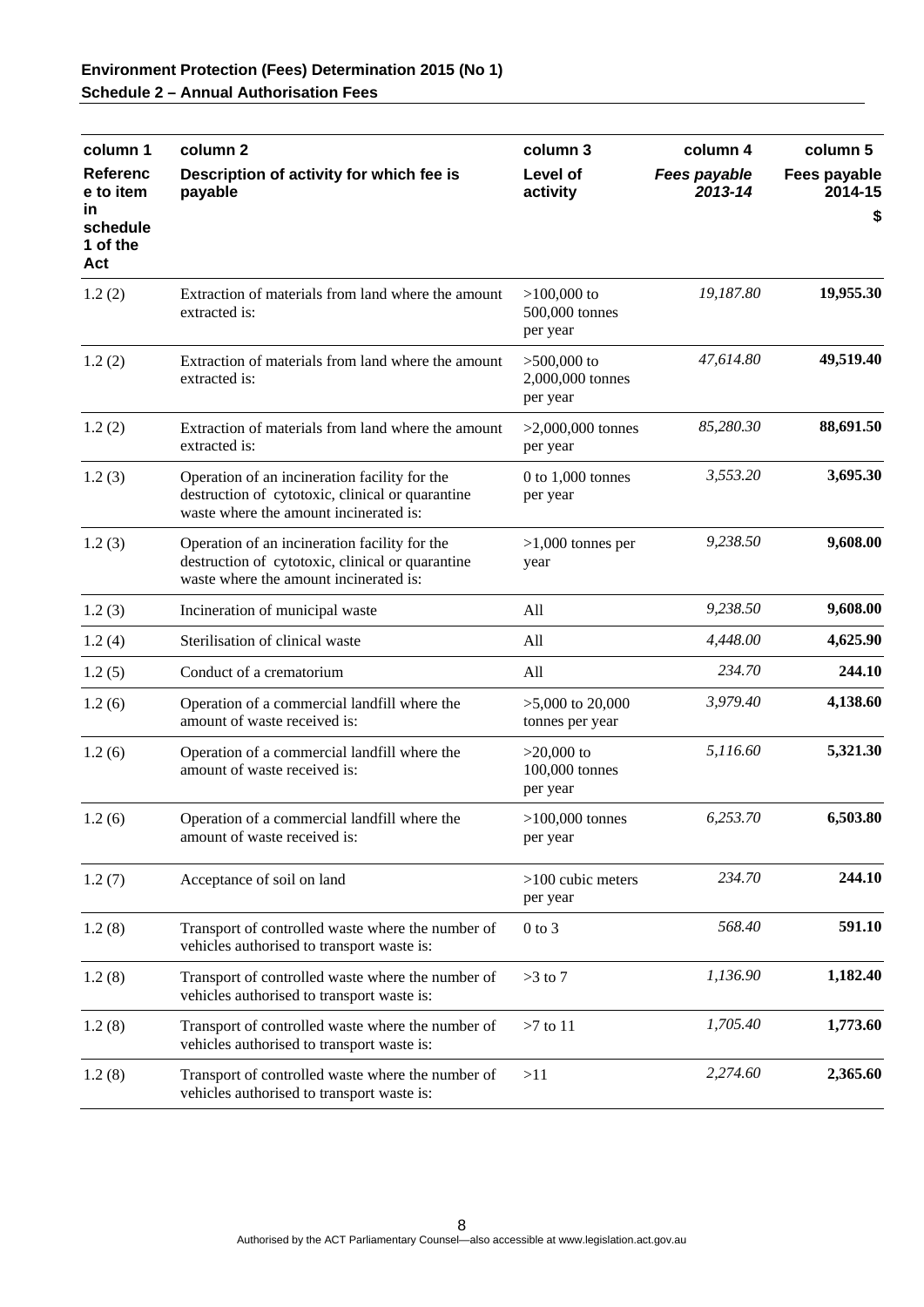| column 1                          | column 2                                                                                                                                                           | column 3                                        | column 4                | column 5                |
|-----------------------------------|--------------------------------------------------------------------------------------------------------------------------------------------------------------------|-------------------------------------------------|-------------------------|-------------------------|
| <b>Referenc</b><br>e to item      | Description of activity for which fee is<br>payable                                                                                                                | Level of<br>activity                            | Fees payable<br>2013-14 | Fees payable<br>2014-15 |
| in<br>schedule<br>1 of the<br>Act |                                                                                                                                                                    |                                                 |                         | \$                      |
| 1.2(9)                            | Transportation from 1 place in the ACT to another<br>place in the ACT, of 200kg or more of regulated<br>waste or 2t or more of used, rejected or unwanted<br>tyres | All                                             | 2,274.60                | 2,365.60                |
| 1.2(10)                           | Sewage treatment where the amount of effluent<br>discharged is:                                                                                                    | 0 to 20 megalitres<br>per year                  | 710.40                  | 738.80                  |
| 1.2(10)                           | Sewage treatment where the amount of effluent<br>discharged is:                                                                                                    | $>20$ to 100<br>megalitres per<br>year          | 1,136.90                | 1,182.40                |
| 1.2(10)                           | Sewage treatment where the amount of effluent<br>discharged is:                                                                                                    | $>100$ to 1,000<br>megalitres per<br>year       | 3,553.20                | 3,695.30                |
| 1.2(10)                           | Sewage treatment where the amount of effluent<br>discharged is:                                                                                                    | $>1,000$ to 5,000<br>megalitres per<br>year     | 9,238.50                | 9,608.00                |
| 1.2(10)                           | Sewage treatment where the amount of effluent<br>discharged is:                                                                                                    | $>5,000$ to $10,000$<br>megalitres per<br>year  | 23,451.80               | 24,389.90               |
| 1.2(10)                           | Sewage treatment where the amount of effluent<br>discharged is:                                                                                                    | $>10,000$ to 20,000<br>megalitres per<br>year   | 42,640.00               | 44,345.60               |
| 1.2(10)                           | Sewage treatment where the amount of effluent<br>discharged is:                                                                                                    | $>20,000$ to $30,000$<br>megalitres per<br>year | 59,696.10               | 62,083.90               |
| 1.2(10)                           | Sewage treatment where the amount of effluent<br>discharged is:                                                                                                    | $>30,000$ to 40,000<br>megalitres per<br>year   | 79,594.90               | 82,778.70               |
| 1.2(10)                           | Sewage treatment where the amount of effluent<br>discharged is:                                                                                                    | >40,000<br>megalitres per<br>year               | 376,654.80              | 391,721.00              |
| 1.2(11)                           | Treatment, handling or storage of more than 1,000<br>cubic metres of contaminated soil off site                                                                    | All                                             | 7,106.50                | 7,390.80                |
| 1.2(12)                           | Treatment of more than 10,000 cubic metres of<br>contaminated soil                                                                                                 | All                                             | 7,106.50                | 7,390.80                |
| 1.2(13)                           | Milking of animals where the number of animals<br>milked per day is:                                                                                               | $0$ to $800$                                    | 710.40                  | 738.80                  |
| 1.2(13)                           | Milking of animals where the number of animals<br>milked per day is:                                                                                               | $>800$ to 1,600                                 | 2,131.80                | 2,217.10                |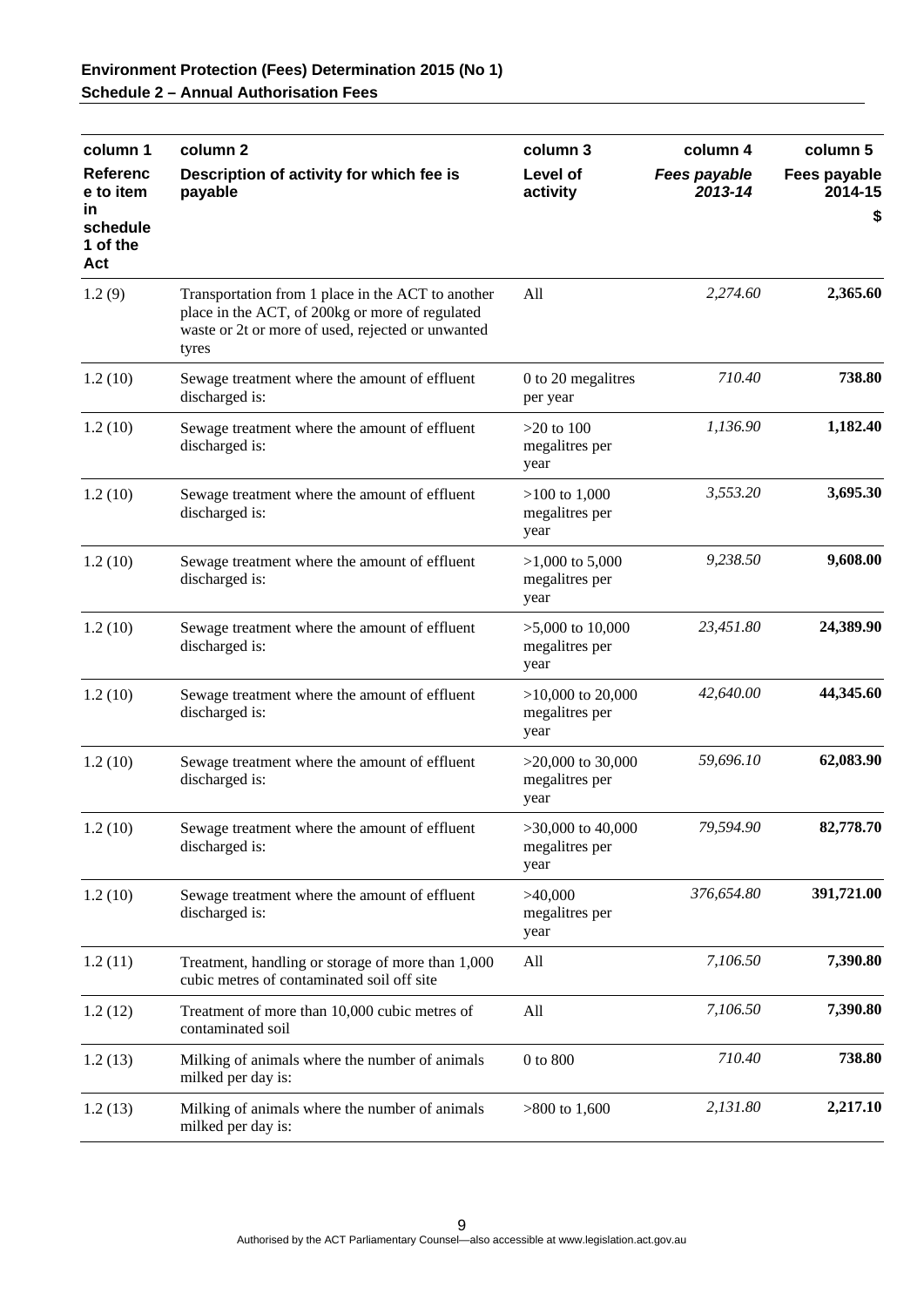| column 1                           | column 2                                                                                                 | column 3                                       | column 4                | column 5                |
|------------------------------------|----------------------------------------------------------------------------------------------------------|------------------------------------------------|-------------------------|-------------------------|
| <b>Referenc</b><br>e to item<br>in | Description of activity for which fee is<br>payable                                                      | Level of<br>activity                           | Fees payable<br>2013-14 | Fees payable<br>2014-15 |
| schedule<br>1 of the<br>Act        |                                                                                                          |                                                |                         | \$                      |
| 1.2(13)                            | Milking of animals where the number of animals<br>milked per day is:                                     | >1,600                                         | 7,106.50                | 7,390.80                |
| 1.2(14)                            | Processing of milk or milk products where the<br>amount processed is:                                    | 0 to 30,000<br>kilolitres per year             | 710.40                  | 738.80                  |
| 1.2(14)                            | Processing of milk or milk products where the<br>amount processed is:                                    | $>30,000$ to<br>100,000 kilolitres<br>per year | 2,131.80                | 2,217.10                |
| 1.2(14)                            | Processing of milk or milk products where the<br>amount processed is:                                    | >100,000<br>kilolitres per year                | 7,106.50                | 7,390.80                |
| 1.2(15)                            | Processing of agricultural crops where the amount<br>processed is:                                       | 0 to 30,000 tonnes<br>per year                 | 710.40                  | 738.80                  |
| 1.2(15)                            | Processing of agricultural crops where the amount<br>processed is:                                       | $>30,000$ to<br>100,000 tonnes<br>per year     | 2,131.80                | 2,217.10                |
| 1.2(15)                            | Processing of agricultural crops where the amount<br>processed is:                                       | $>100,000$ to<br>250,000 tonnes<br>per year    | 7,106.50                | 7,390.80                |
| 1.2(15)                            | Processing of agricultural crops where the amount<br>processed is:                                       | $>250,000$ tonnes<br>per year                  | 19,187.80               | 19,955.30               |
| 1.2(16)                            | Commercial aquaculture where waste is discharged<br>to a waterway and the surface area of water used is: | 0 to 2 hectares                                | 710.40                  | 738.80                  |
| 1.2(16)                            | Commercial aquaculture where waste is discharged<br>to a waterway and the surface area of water used is: | >2 to 10 hectares                              | 2,131.80                | 2,217.10                |
| 1.2(16)                            | Commercial aquaculture where waste is discharged<br>to a waterway and the surface area of water used is: | $>10$ hectares                                 | 7,106.50                | 7,390.80                |
| 1.2(16)                            | Commercial aquaculture where waste is not<br>discharged to a waterway                                    | All                                            | 234.70                  | 244.10                  |
| 1.2(17)                            | Operation of a stock feedlot where the live animal<br>weight accommodated is:                            | 0 to 200 tonnes                                | 234.70                  | 244.10                  |
| 1.2(17)                            | Operation of a stock feedlot where the live animal<br>weight accommodated is:                            | $>200$ to 500<br>tonnes                        | 710.40                  | 738.80                  |
| 1.2(17)                            | Operation of a stock feedlot where the live animal<br>weight accommodated is:                            | $>500$ to 2,500<br>tonnes                      | 2,131.80                | 2,217.10                |
| 1.2(17)                            | Operation of a stock feedlot where the live animal<br>weight accommodated is:                            | $>2,500$ tonnes                                | 7,106.50                | 7,390.80                |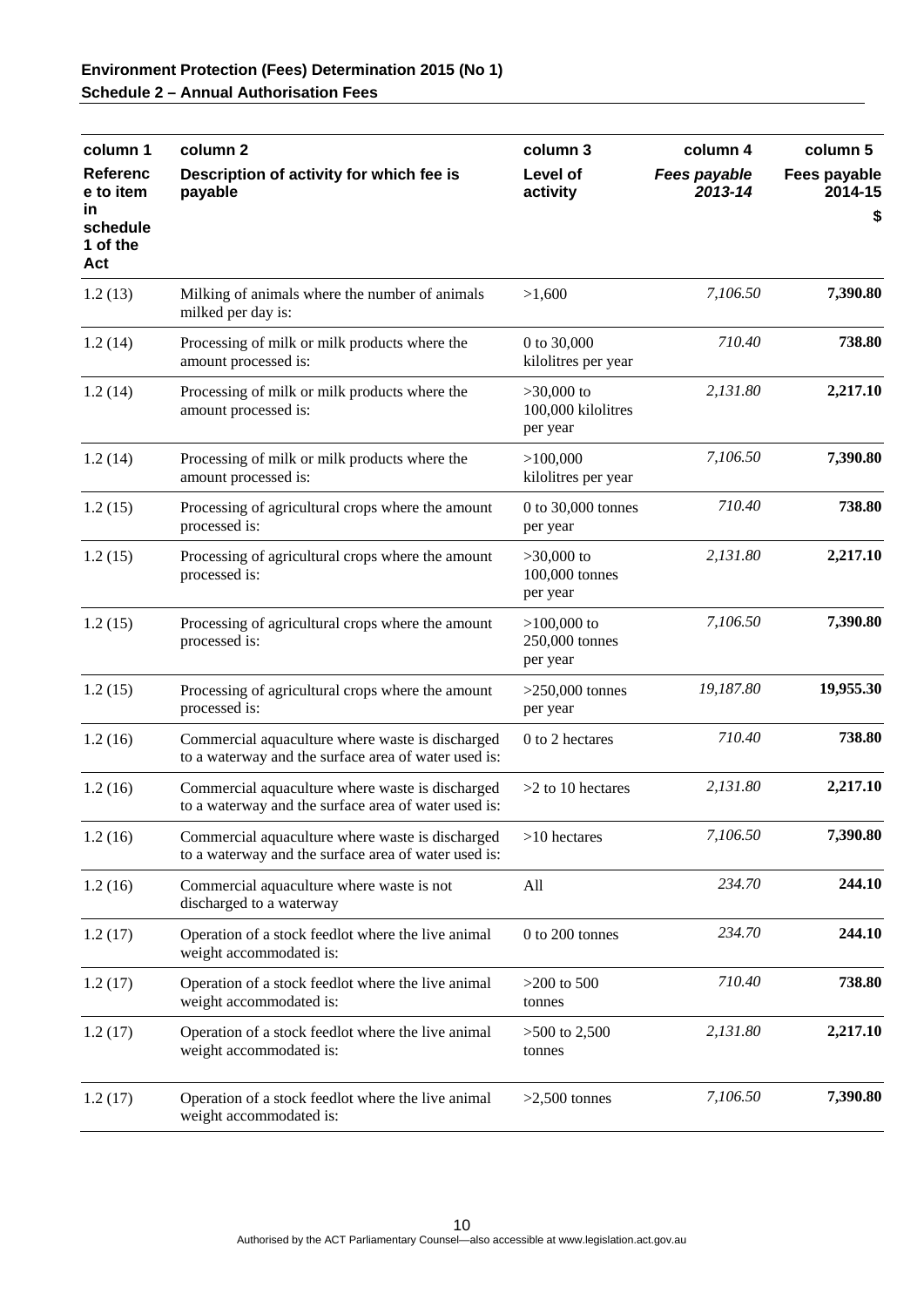| column 1                          | column 2                                                                                       | column 3                                         | column 4                | column 5                |
|-----------------------------------|------------------------------------------------------------------------------------------------|--------------------------------------------------|-------------------------|-------------------------|
| <b>Referenc</b><br>e to item      | Description of activity for which fee is<br>payable                                            | Level of<br>activity                             | Fees payable<br>2013-14 | Fees payable<br>2014-15 |
| in<br>schedule<br>1 of the<br>Act |                                                                                                |                                                  |                         | \$                      |
| 1.2(18)                           | Keeping of poultry where the live animal weight of<br>birds accommodated is:                   | 0 to 180 tonnes                                  | 234.70                  | 244.10                  |
| 1.2(18)                           | Keeping of poultry where the live animal weight of<br>birds accommodated is:                   | $>180$ to 375<br>tonnes                          | 710.40                  | 738.80                  |
| 1.2(18)                           | Keeping of poultry where the live animal weight of<br>birds accommodated is:                   | $>375$ to 1,000<br>tonnes                        | 2,131.80                | 2,217.10                |
| 1.2(18)                           | Keeping of poultry where the live animal weight of<br>birds accommodated is:                   | $>1,000$ tonnes                                  | 7,106.50                | 7,390.80                |
| 1.2(19)                           | Operation of a commercial stock saleyard where the<br>live animal weight sold or exchanged is: | 0 to 10,000 tonnes<br>per year                   | 234.70                  | 244.10                  |
| 1.2(19)                           | Operation of a commercial stock saleyard where the<br>live animal weight sold or exchanged is: | $>10,000$ to 25,000<br>tonnes per year           | 710.40                  | 738.80                  |
| 1.2(19)                           | Operation of a commercial stock saleyard where the<br>live animal weight sold or exchanged is: | $>25,000$ tonnes to<br>60,000 tonnes per<br>year | 2,131.80                | 2,217.10                |
| 1.2(19)                           | Operation of a commercial stock saleyard where the<br>live animal weight sold or exchanged is: | $>60,000$ tonnes<br>per year                     | 7,106.50                | 7,390.80                |
| 1.2(20)                           | Operation of an abattoir where the live animal<br>weight processed is:                         | 0 to 30,000 tonnes<br>per year                   | 710.40                  | 738.80                  |
| 1.2(20)                           | Operation of an abattoir where the live animal<br>weight processed is:                         | $>30,000$ tonnes<br>per year                     | 2,131.80                | 2,217.10                |
| 1.2(21)                           | Commercial cleaning or carbonisation of wool                                                   | $>200$ tonnes per<br>year                        | 710.40                  | 738.80                  |
| 1.2(22)                           | Tanning of animal skins or fellmongery activities<br>where the amount processed is:            | 0 to 10,000 tonnes<br>per year                   | 710.40                  | 738.80                  |
| 1.2(22)                           | Tanning of animal skins or fellmongery activities<br>where the amount processed is:            | $>10,000$ tonnes<br>per year                     | 2,131.80                | 2,217.10                |
| 1.2(23)                           | Outdoor concert activities where the venue has the<br>capacity to hold more than 2,000 people  | All                                              | 234.70                  | 244.10                  |
| 1.2(24)                           | Management of a concert venue that has the capacity<br>to hold more than 2,000 people          | <b>Exhibition Park in</b><br>Canberra            | 783.80                  | 815.20                  |
| 1.2(24)                           | Management of a concert venue that has the capacity<br>to hold more than 2,000 people          | Other than<br>Exhibition Park in<br>Canberra     | 234.70                  | 244.10                  |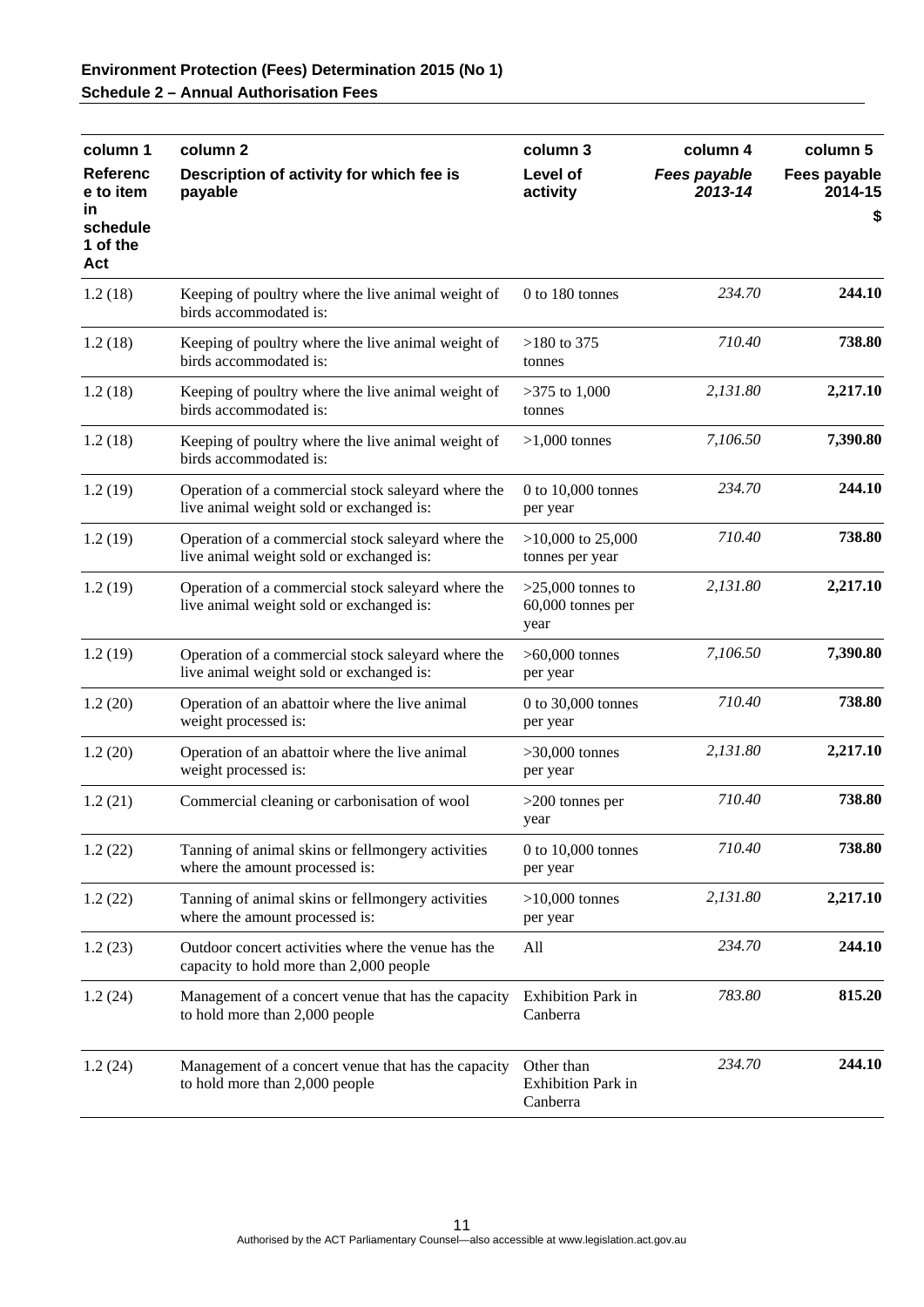| column 1                          | column <sub>2</sub>                                                                              | column 3                                            | column 4                | column 5                |
|-----------------------------------|--------------------------------------------------------------------------------------------------|-----------------------------------------------------|-------------------------|-------------------------|
| <b>Referenc</b><br>e to item      | Description of activity for which fee is<br>payable                                              | Level of<br>activity                                | Fees payable<br>2013-14 | Fees payable<br>2014-15 |
| in<br>schedule<br>1 of the<br>Act |                                                                                                  |                                                     |                         | \$                      |
| 1.2(25)                           | Electricity generation where the amount generated<br>is:                                         | 0 to 450 gigawatt<br>hours per year                 | 3,553.20                | 3,695.30                |
| 1.2(25)                           | Electricity generation where the amount generated<br>is:                                         | $>450$ to 1,000<br>gigawatt hours per<br>year       | 9,238.50                | 9,608.00                |
| 1.2(25)                           | Electricity generation where the amount generated<br>is:                                         | $>1,000$ to 4,000<br>gigawatt hours per<br>year     | 23,451.80               | 24,389.90               |
| 1.2(25)                           | Electricity generation where the amount generated<br>is:                                         | $>4,000$ gigawatt<br>hours per year                 | 59,696.10               | 62,083.90               |
| 1.2(26)                           | Motor racing events                                                                              | All                                                 | 234.70                  | 244.10                  |
| 1.2(27)                           | Management of a motor racing venue                                                               | All                                                 | 234.70                  | 244.10                  |
| 1.2(28)                           | Lighting, using or maintaining a fire in the open air<br>for the purpose of burning plant matter | All                                                 | 234.70                  | 244.10                  |
| 1.2(29)                           | Commercial use of agricultural and veterinary<br>chemical products                               | All                                                 | 234.70                  | 244.10                  |
| 1.2(30)                           | Storage of petroleum products where the design<br>storage capacity is:                           | $>50$ cubic metres<br>to 5,000 cubic<br>metres      | 710.40                  | 738.80                  |
| 1.2(30)                           | Storage of petroleum products where the design<br>storage capacity is:                           | $>5,000$ cubic<br>metres to 100,000<br>cubic metres | 3,553.20                | 3,695.30                |
| 1.2(30)                           | Storage of petroleum products where the design<br>storage capacity is:                           | $>100,000$ cubic<br>metres                          | 9,238.50                | 9,608.00                |
| 1.2(31)                           | Production of petroleum products where the amount<br>produced is:                                | 0 to 100 tonnes<br>per year                         | 234.70                  | 244.10                  |
| 1.2(31)                           | Production of petroleum products where the amount<br>produced is:                                | $>100$ to 10,000<br>tonnes per year                 | 3,553.20                | 3,695.30                |
| 1.2(31)                           | Production of petroleum products where the amount<br>produced is:                                | $>10,000$ to<br>200,000 tonnes<br>per year          | 9,238.50                | 9,608.00                |
| 1.2(31)                           | Production of petroleum products where the amount<br>produced is:                                | $>200,000$ to<br>500,000 tonnes<br>per year         | 23,451.80               | 24,389.90               |
| 1.2(31)                           | Production of petroleum products where the amount<br>produced is:                                | $>500,000$ tonnes<br>per year                       | 93,808.30               | 97,560.60               |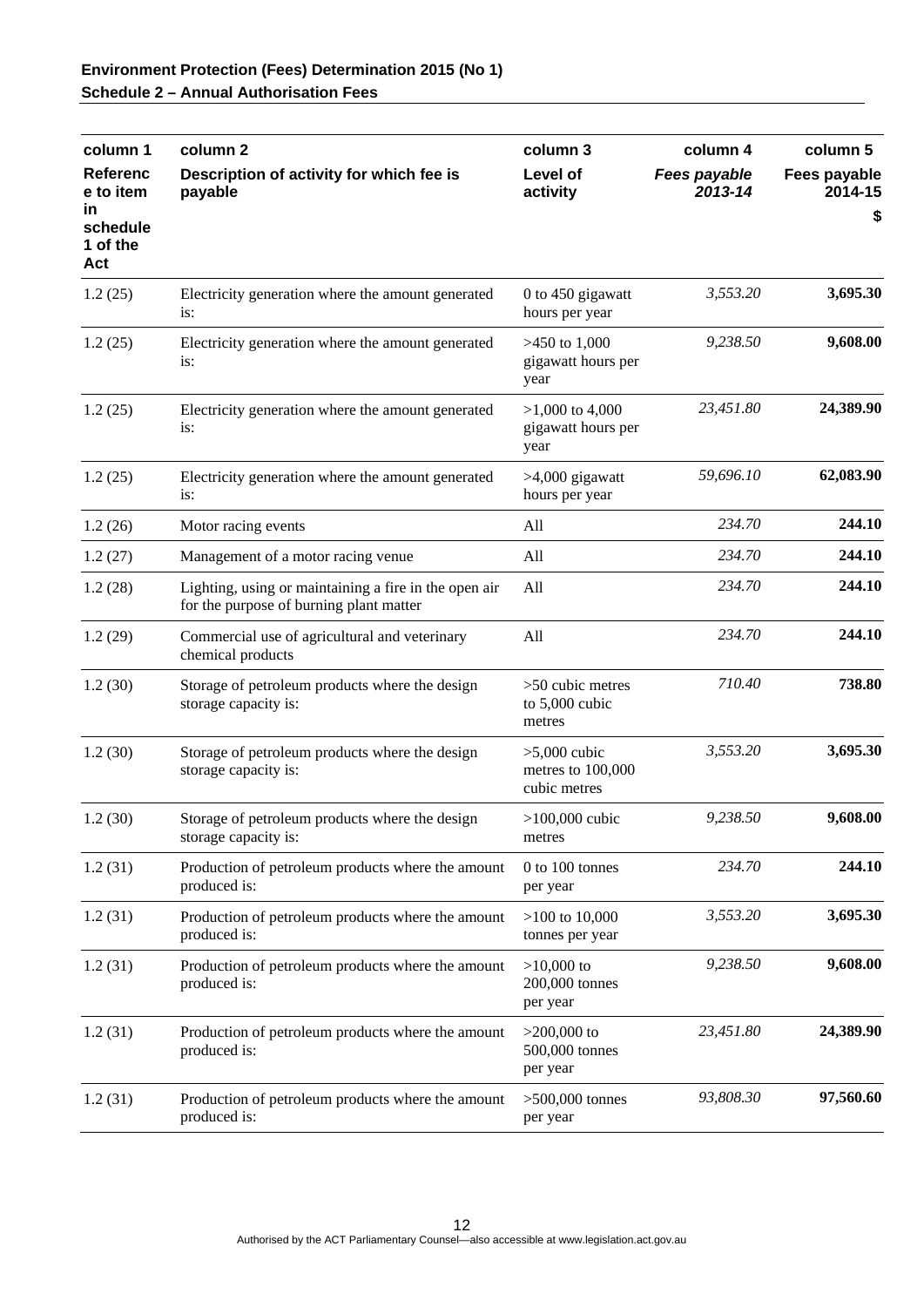| column 1                                                   | column <sub>2</sub>                                                           | column 3                                       | column 4                | column 5                      |
|------------------------------------------------------------|-------------------------------------------------------------------------------|------------------------------------------------|-------------------------|-------------------------------|
| <b>Referenc</b><br>e to item<br>in<br>schedule<br>1 of the | Description of activity for which fee is<br>payable                           | Level of<br>activity                           | Fees payable<br>2013-14 | Fees payable<br>2014-15<br>\$ |
| Act                                                        |                                                                               |                                                |                         |                               |
| 1.2(32)                                                    | Waste oil recovery where the amount processed is:                             | $>20$ to 1,000<br>tonnes per year              | 3,553.20                | 3,695.30                      |
| 1.2(32)                                                    | Waste oil recovery where the amount processed is:                             | $>1,000$ tonnes per<br>year                    | 9,238.50                | 9,608.00                      |
| 1.2(33)                                                    | Helicopter facilities where the number of flights per<br>year is:             | 0 to 1,500                                     | 710.40                  | 738.80                        |
| 1.2(33)                                                    | Helicopter facilities where the number of flights per<br>year is:             | $>1,500$ to 5,000                              | 2,131.80                | 2,217.10                      |
| 1.2(33)                                                    | Helicopter facilities where the number of flights per<br>year is:             | >5,000                                         | 7,106.50                | 7,390.80                      |
| 1.2(34)                                                    | Logging operations where the total area under forest<br>plantation is:        | 0 to 1,000<br>hectares                         | 710.40                  | 738.80                        |
| 1.2(34)                                                    | Logging operations where the total area under forest<br>plantation is:        | $>1,000$ to 5,000<br>hectares                  | 2,131.80                | 2,217.10                      |
| 1.2(34)                                                    | Logging operations where the total area under forest<br>plantation is:        | $>5,000$ to 10,000<br>hectares                 | 4,263.80                | 4,434.40                      |
| 1.2(34)                                                    | Logging operations where the total area under forest<br>plantation is:        | $>10,000$ hectares                             | 10,472.80               | 10,891.70                     |
| 1.2(35)                                                    | Commercial production of alcoholic beverages<br>where the amount produced is: | 0 to 21,000<br>kilolitres per year             | 710.40                  | 738.80                        |
| 1.2(35)                                                    | Commercial production of alcoholic beverages<br>where the amount produced is: | $>21,000$ to 70,000<br>kilolitres per year     | 2,131.80                | 2,217.10                      |
| 1.2(35)                                                    | Commercial production of alcoholic beverages<br>where the amount produced is: | $>70,000$ to<br>175,000 kilolitres<br>per year | 7,106.50                | 7,390.80                      |
| 1.2(35)                                                    | Commercial production of alcoholic beverages<br>where the amount produced is: | >175,000<br>kilolitres per year                | 19,187.80               | 19,955.30                     |
| 1.2(36)                                                    | Application to land of biosolid products where the<br>amount applied is:      | $>500$ to 3,000<br>tonnes per year             | 2,131.80                | 2,217.10                      |
| 1.2(36)                                                    | Application to land of biosolid products where the<br>amount applied is:      | $>3,000$ tonnes per<br>year                    | 7,106.50                | 7,390.80                      |
| 1.2(37)                                                    | Composting activities where the amount of animal<br>waste received is:        | 0 to 200 tonnes of<br>animal waste per<br>year | 710.40                  | 738.80                        |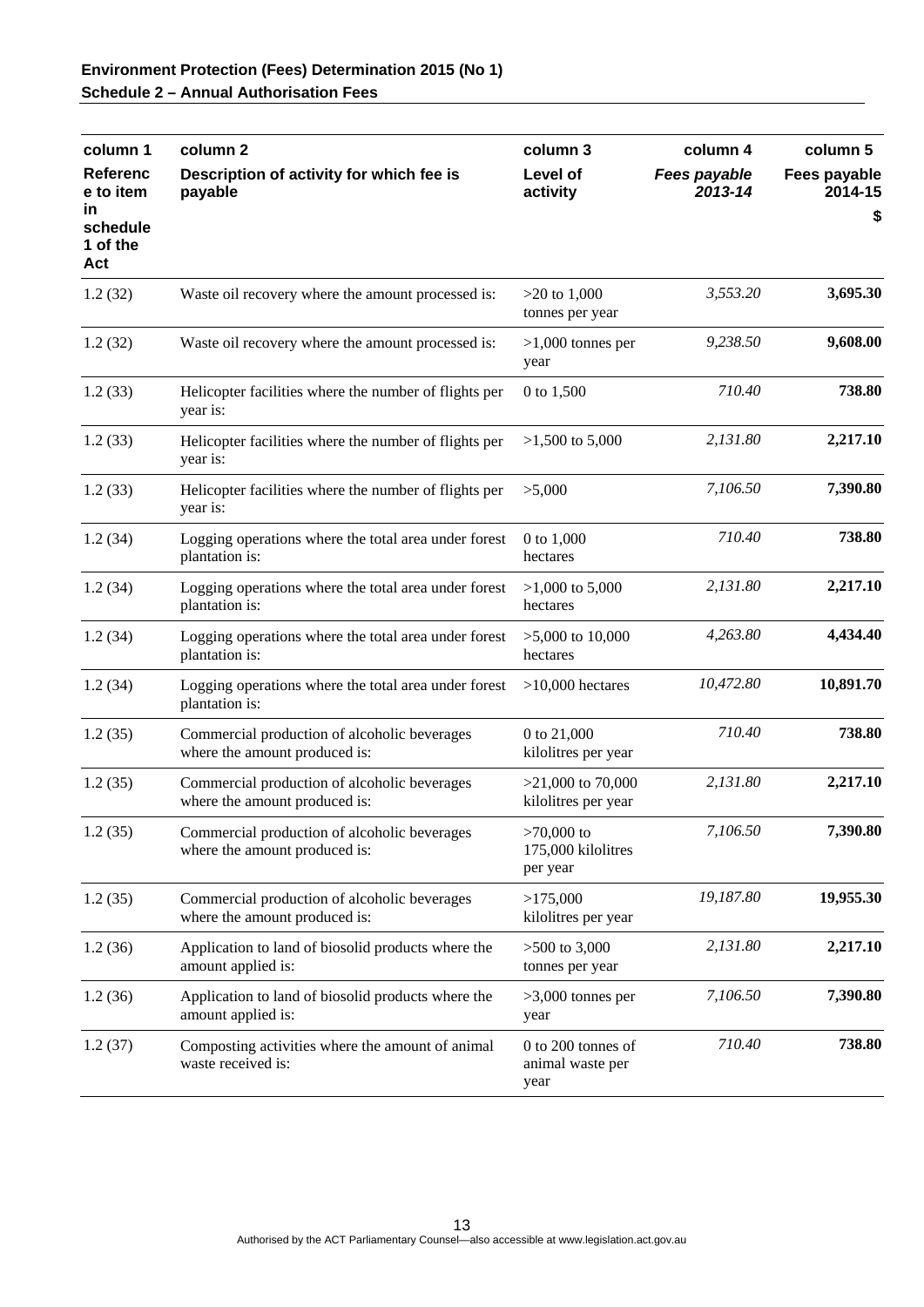| column 1                                       | column <sub>2</sub>                                                          | column 3                                          | column 4                | column 5                      |
|------------------------------------------------|------------------------------------------------------------------------------|---------------------------------------------------|-------------------------|-------------------------------|
| <b>Referenc</b><br>e to item<br>in<br>schedule | Description of activity for which fee is<br>payable                          | Level of<br>activity                              | Fees payable<br>2013-14 | Fees payable<br>2014-15<br>\$ |
| 1 of the<br>Act                                |                                                                              |                                                   |                         |                               |
| 1.2(37)                                        | Composting activities where the amount of animal<br>waste received is:       | $>200$ tonnes<br>animal waste per<br>year         | 2,131.80                | 2,217.10                      |
| 1.2(37)                                        | Composting activities where the amount of plant<br>waste received is:        | $0$ to 5,000 tonnes<br>of plant waste per<br>year | 710.40                  | 738.80                        |
| 1.2(37)                                        | Composting activities where the amount of plant<br>waste received is:        | $>5,000$ tonnes of<br>plant waste per<br>year     | 2,131.80                | 2,217.10                      |
| 1.2(38)                                        | Wood or timber chipping, pulping or milling where<br>the amount produced is: | 0 to 30,000 cubic<br>metres per year              | 710.40                  | 738.80                        |
| 1.2(38)                                        | Wood or timber chipping, pulping or milling where<br>the amount produced is: | $>30,000$ to 70,000<br>cubic metres per<br>year   | 2,131.80                | 2,217.10                      |
| 1.2(38)                                        | Wood or timber chipping, pulping or milling where<br>the amount produced is: | $>70,000$ to<br>200,000 cubic<br>metres per year  | 7,106.50                | 7,390.80                      |
| 1.2(38)                                        | Wood or timber chipping, pulping or milling where<br>the amount produced is: | $>200,000$ cubic<br>metres per year               | 19,187.80               | 19,955.30                     |
| 1.2(39)                                        | Manufacture of things in furnaces or kilns where the<br>amount produced is:  | 0 to 10,000 tonnes<br>per year                    | 234.70                  | 244.10                        |
| 1.2(39)                                        | Manufacture of things in furnaces or kilns where the<br>amount produced is:  | $>10,000$ to 30,000<br>tonnes per year            | 1,136.90                | 1,182.40                      |
| 1.2(39)                                        | Manufacture of things in furnaces or kilns where the<br>amount produced is:  | $>30,000$ to 50,000<br>tonnes per year            | 3,553.20                | 3,695.30                      |
| 1.2(39)                                        | Manufacture of things in furnaces or kilns where the<br>amount produced is:  | $>50,000$ to<br>200,000 tonnes<br>per year        | 9,238.50                | 9,608.00                      |
| 1.2(39)                                        | Manufacture of things in furnaces or kilns where the<br>amount produced is:  | $>200,000$ tonnes<br>per year                     | 23,451.80               | 24,389.90                     |
| 1.2(40)                                        | Commercial preservation of wood where the amount<br>processed is:            | 0 to $5,000$ cubic<br>metres per year             | 234.70                  | 244.10                        |
| 1.2(40)                                        | Commercial preservation of wood where the amount<br>processed is:            | $>5,000$ to 10,000<br>cubic metres per<br>year    | 2,131.80                | 2,217.10                      |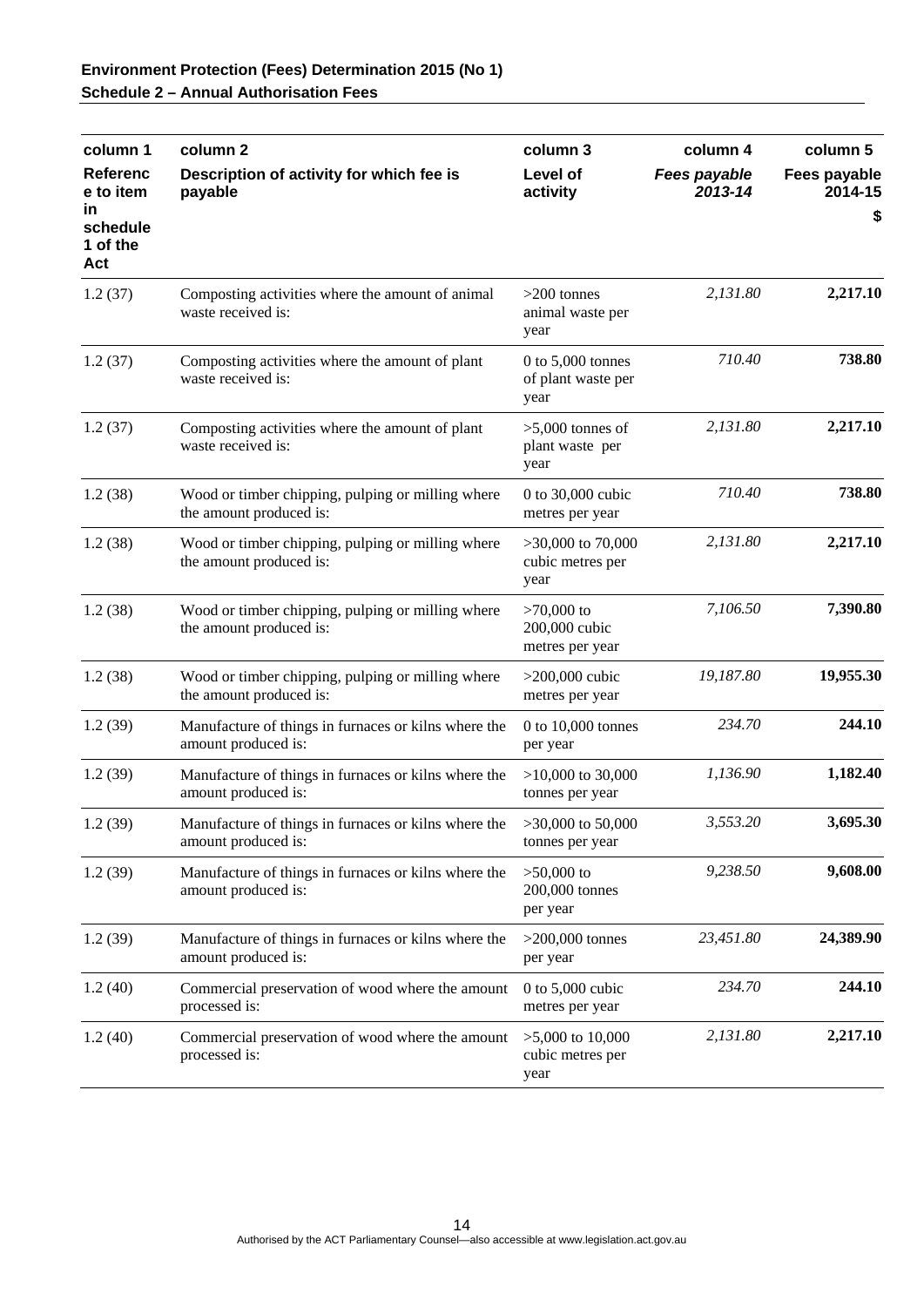| column 1                           | column 2                                                                          | column 3                                        | column 4                | column 5                |
|------------------------------------|-----------------------------------------------------------------------------------|-------------------------------------------------|-------------------------|-------------------------|
| <b>Referenc</b><br>e to item       | Description of activity for which fee is<br>payable                               | Level of<br>activity                            | Fees payable<br>2013-14 | Fees payable<br>2014-15 |
| in.<br>schedule<br>1 of the<br>Act |                                                                                   |                                                 |                         | \$                      |
| 1.2(40)                            | Commercial preservation of wood where the amount<br>processed is:                 | $>10,000$ to 30,000<br>cubic metres per<br>year | 7,106.50                | 7,390.80                |
| 1.2(40)                            | Commercial preservation of wood where the amount<br>processed is:                 | $>30,000$ cubic<br>metres per year              | 19,187.80               | 19,955.30               |
| 1.2(41)                            | Production of concrete or concrete products where<br>the amount produced is:      | 0 to 13,000 cubic<br>metres per year            | 710.40                  | 738.80                  |
| 1.2(41)                            | Production of concrete or concrete products where<br>the amount produced is:      | $>13,000$ to 25,000<br>cubic metres per<br>year | 2,131.80                | 2,217.10                |
| 1.2(41)                            | Production of concrete or concrete products where<br>the amount produced is:      | $>25,000$ to 50,000<br>cubic metres per<br>year | 7,106.50                | 7,390.80                |
| 1.2(41)                            | Production of concrete or concrete products where<br>the amount produced is:      | $>50,000$ cubic<br>metres per year              | 19,187.80               | 19,955.30               |
| 1.2(42)                            | Production of bituminous road building materials<br>where the amount produced is: | 0 to $30,000$ tonnes<br>per year                | 2,131.80                | 2,217.10                |
| 1.2(42)                            | Production of bituminous road building materials<br>where the amount produced is: | $>30,000$ to<br>100,000 tonnes<br>per year      | 7,106.50                | 7,390.80                |
| 1.2(42)                            | Production of bituminous road building materials<br>where the amount produced is: | $>100,000$ tonnes<br>per year                   | 19,187.80               | 19,955.30               |
| 1.2(43)                            | Crushing, grinding or separating of materials where<br>the amount processed is:   | 0 to $10,000$ tonnes<br>per year                | 234.70                  | 244.10                  |
| 1.2(43)                            | Crushing, grinding or separating of materials where<br>the amount processed is:   | $>10,000$ to 30,000<br>tonnes per year          | 710.40                  | 738.80                  |
| 1.2(43)                            | Crushing, grinding or separating of materials where<br>the amount processed is:   | $>30,000$ to<br>100,000 tonnes<br>per year      | 2,131.80                | 2,217.10                |
| 1.2(43)                            | Crushing, grinding or separating of materials where<br>the amount processed is:   | $>100,000$ to<br>500,000 tonnes<br>per year     | 7,106.50                | 7,390.80                |
| 1.2(43)                            | Crushing, grinding or separating of materials where<br>the amount processed is:   | $>500,000$ to<br>2,000,000 tonnes<br>per year   | 19,187.80               | 19,955.30               |
| 1.2(43)                            | Crushing, grinding or separating of materials where<br>the amount processed is:   | $>2,000,000$ tonnes<br>per year                 | 47,614.80               | 49,519.40               |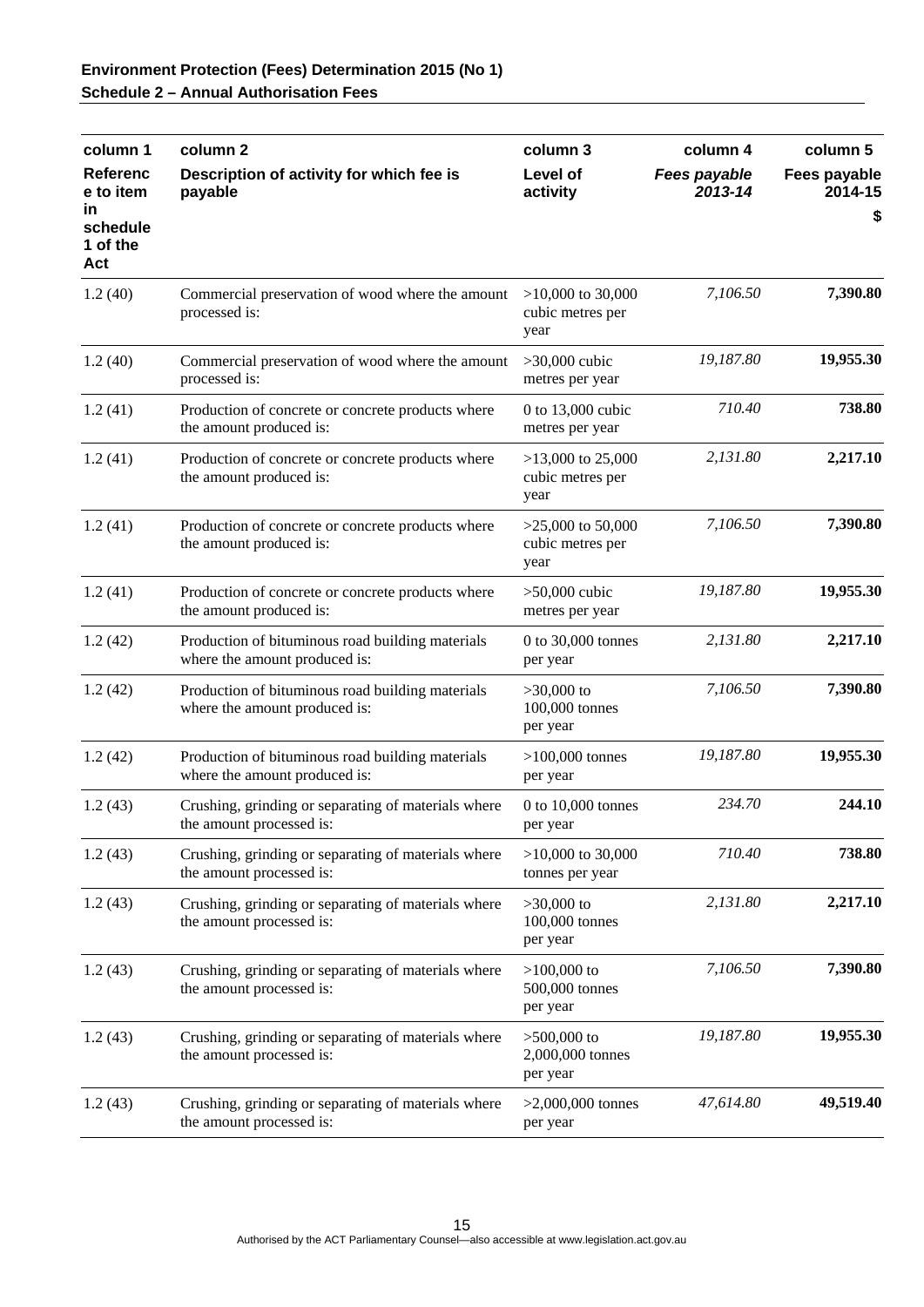| column 1                          | column <sub>2</sub>                                                                                            | column 3                           | column 4                | column 5                |
|-----------------------------------|----------------------------------------------------------------------------------------------------------------|------------------------------------|-------------------------|-------------------------|
| <b>Referenc</b><br>e to item      | Description of activity for which fee is<br>payable                                                            | Level of<br>activity               | Fees payable<br>2013-14 | Fees payable<br>2014-15 |
| in<br>schedule<br>1 of the<br>Act |                                                                                                                |                                    |                         | \$                      |
| 1.2(44)                           | The sale or supply in the Territory of firewood to the<br>person who intends to use it                         | All                                | 234.70                  | 244.10                  |
| 1.2(45)                           | Sale or supply in the Territory of firewood to a<br>person other than to the person who intends to use it      | All                                | 234.70                  | 244.10                  |
| 1.2(46)                           | Preparation for sale or supply of firewood in the<br>Territory                                                 | All                                | 234.70                  | 244.10                  |
| 1.2(47)                           | The operation of a firearm shooting range                                                                      | All                                | 234.70                  | 244.10                  |
| 1.2(48)                           | the operation of a waste transfer station receiving<br>30 000t or more of waste each year                      | $>30,000$ tonnes<br>per year       | N/A                     | \$3808.00               |
| 1.2(49)                           | the operation of a commercial facility for the<br>treatment of the hazardous components of electronic<br>waste | All                                | N/A                     | \$3808.00               |
| 1.3(1)                            | Manufacture of things in furnaces or kilns                                                                     | $>100$ tonnes<br>$<$ 10,000 tonnes | 234.70                  | 244.10                  |
| 1.3(2)                            | Commercial preservation of wood                                                                                | $<$ 10,000 tonnes<br>per year      | 234.70                  | 244.10                  |
| 1.3(3)                            | Forestry activities                                                                                            | All                                | 2,354.70                | 2,448.90                |
| 1.3(4)                            | Major land development or construction activities on<br>a site of 0.3 hectares or greater                      | All                                | 234.70                  | 244.10                  |
| 1.3(5)                            | Management of municipal services maintenance on<br>unleased land                                               | All                                | 2,354.70                | 2,448.90                |
| 1.3(6)                            | Wastewater recycling activities for the treatment or<br>reuse of more than 3 mega litres per year              | All                                | 234.70                  | 244.10                  |
| 1.3(7)                            | Commercial collection of waste from commercial<br>premises                                                     | All                                | 234.70                  | 244.10                  |
| 1.3(8)                            | the operation of a commercial facility for the storage<br>and dismantling of electronic waste                  | All                                | N/A                     | 244.10                  |

*Note* The fees set out in column 4 are for comparison purposes only.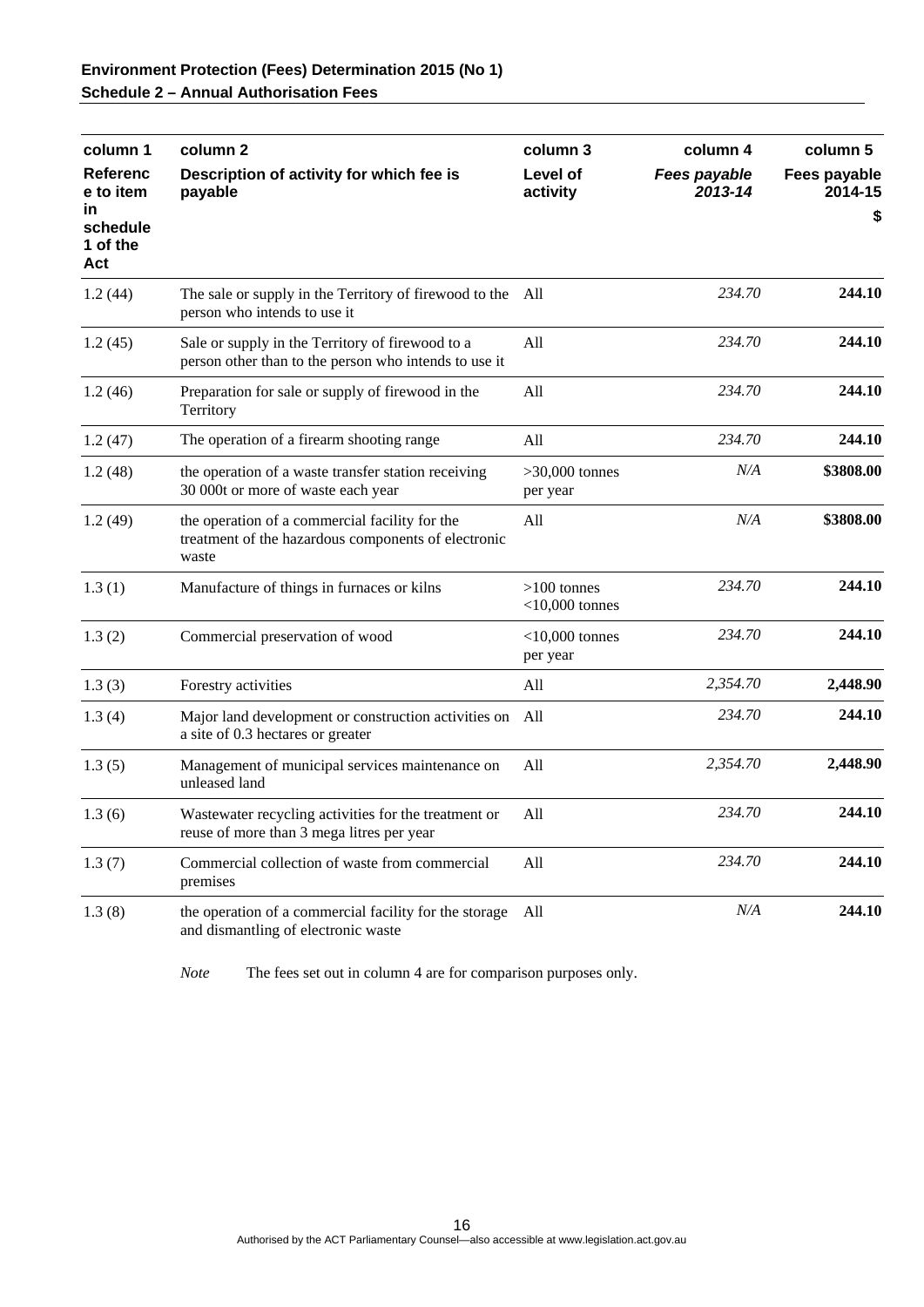#### **Part 1 – Annual Pollutant Fee - Calculation of amount of payments**

- 1. The Annual Pollutant Fee payable for an activity listed in part 3 of this schedule is:
	- (a) nil if the relevant authorisation fee for that activity listed in schedule 2 of this instrument is greater than or equal to the relevant pollutant fees; or
	- (b) the relevant pollutant fees for that activity, less the relevant authorisation fee listed in schedule 2 of this instrument - if the relevant authorisation fee is less than the relevant pollutant fees.
- 2. The *pollutant fee* for an activity listed in columns 2 and 3 of part 3 of this Schedule is equal to the pollutant fee unit for that activity listed in column 5 of part 3, multiplied by the assessable load of the pollutant.
- 3. The *assessable load* for the pollutant is equal to the concentration of the pollutant multiplied by the discharge weight or volume as defined in the environmental authorisation for the relevant activity. The unit of measure for assessable load is kilograms.
- 4. The *concentration of the pollutant* is the weight in kilograms of the pollutant per volume or weight of discharge from the relevant activity. Concentration and volume or weight of discharge is measured in accordance with the environmental authorisation for the relevant activity.

#### **Part 2 – Annual Pollutant Fee - Timing of payments**

- 1. (a) The annual fee for the purpose of an activity described in Schedule 1 clause 1.2 (10) of the Act is payable in four instalments of three months each.
	- (b) The commencement date for the instalments is the day after the date of effect or anniversary of effect of the authorisation. The commencement date for the second, third and fourth instalments each year is three months, six months and nine months respectively after the commencement date for the first instalment.
	- (c) Each instalment payments is payable within 60 days after the instalment finish date.
- 2. The fees for all other activities described in this Schedule are payable within 60 days after the date of effect or anniversary of effect of the authorisation.

| column 1                             | column 2                                            | column 3             | column 4                | column 5                                        |
|--------------------------------------|-----------------------------------------------------|----------------------|-------------------------|-------------------------------------------------|
| Listing<br>activity for<br>which fee | Description of activity for<br>which fee is payable | Type of<br>pollutant | Fees payable<br>2013-14 | <b>Pollutant fee</b><br>unit payable<br>2014-15 |
| is payable                           |                                                     |                      |                         | \$                                              |
| 1.2(3)                               | Commercial incineration - Air                       | Arsenic              | 128.70                  | 133.80                                          |
| 1.2(3)                               | Commercial incineration – Air                       | Benzene              | 1.60                    | 1.70                                            |
| 1.2(3)                               | Commercial incineration – Air                       | Benzo[a]pyrenes      | 74.30                   | 77.30                                           |
| 1.2(3)                               | Commercial incineration – Air                       | Fine particles       | 0.296                   | 0.308                                           |
| 1.2(3)                               | Commercial incineration – Air                       | Lead                 | 26.70                   | 27.80                                           |
| 1.2(3)                               | Commercial incineration – Air                       | Mercury              | 265.90                  | 276.50                                          |
| 1.2(3)                               | Commercial incineration – Air                       | Nitrogen Oxides      | 0.011                   | 0.012                                           |
| 1.2(3)                               | Commercial incineration – Air                       | Sulphur Oxides       | 0.005                   | 0.005                                           |

#### **Part 3 – Pollutant fee units**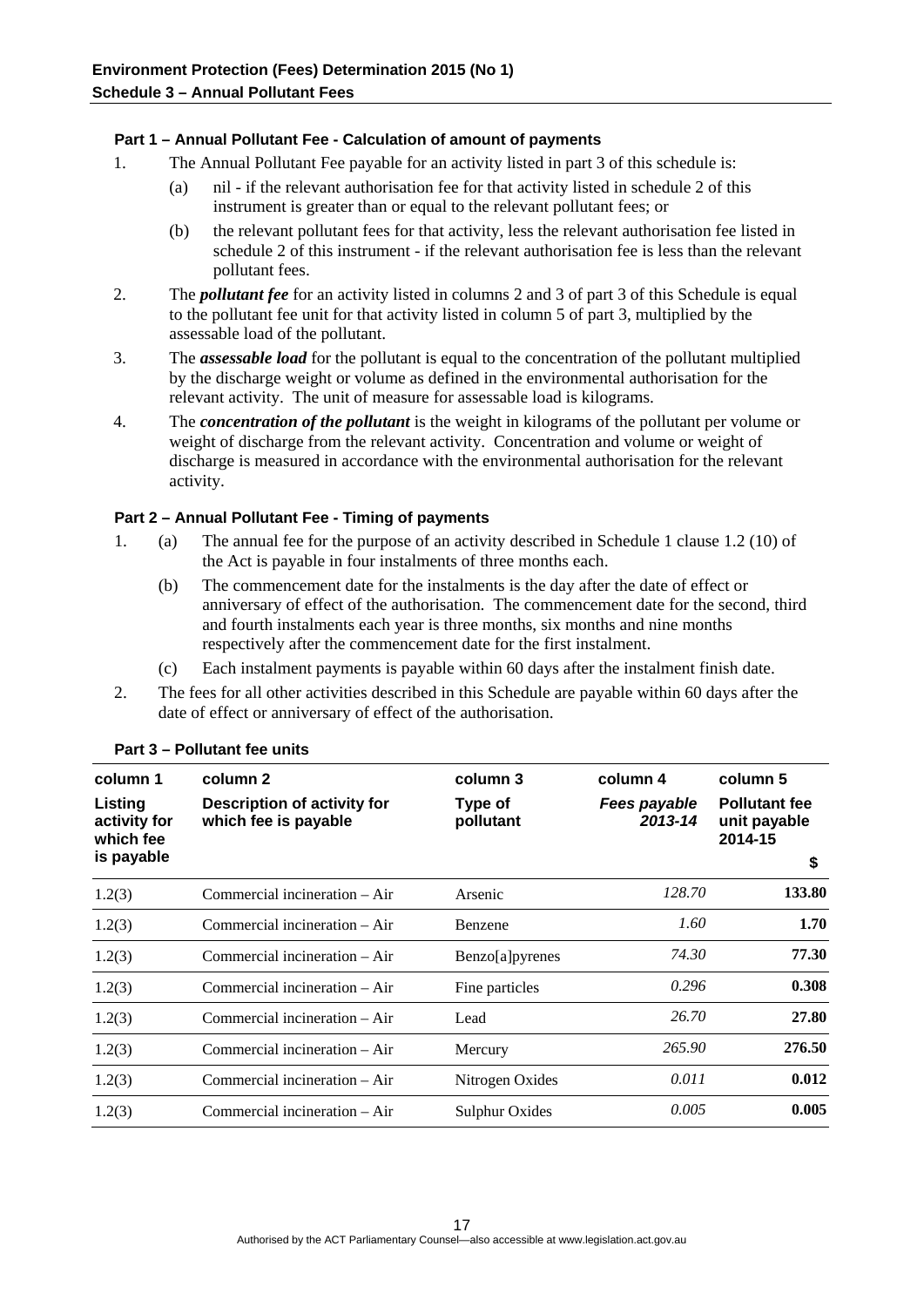| column 1                             | column <sub>2</sub>                                            | column 3                      | column 4                | column 5                                        |
|--------------------------------------|----------------------------------------------------------------|-------------------------------|-------------------------|-------------------------------------------------|
| Listing<br>activity for<br>which fee | <b>Description of activity for</b><br>which fee is payable     | Type of<br>pollutant          | Fees payable<br>2013-14 | <b>Pollutant fee</b><br>unit payable<br>2014-15 |
| is payable                           |                                                                |                               |                         | \$                                              |
| 1.2(10)                              | Sewage treatment $-0$ to 10,000<br>megalitres per year - water | Biochemical<br>Oxygen Demand  | 0.002                   | 0.002                                           |
| 1.2(10)                              | Sewage treatment $-0$ to 10,000<br>megalitres per year – water | Oil and grease                | 0.26                    | 0.271                                           |
| 1.2(10)                              | Sewage treatment $-0$ to 10,000<br>megalitres per year - water | Suspended solids              | 0.275                   | 0.286                                           |
| 1.2(10)                              | Sewage treatment $-0$ to 10,000<br>megalitres per year - water | Total nitrogen                | 0.383                   | 0.398                                           |
| 1.2(10)                              | Sewage treatment $-0$ to 10,000<br>megalitres per year - water | Total phosphorous             | 7.10                    | 7.40                                            |
| 1.2(10)                              | Sewage treatment $> 10,000$<br>megalitres per year – water     | Biochemical<br>Oxygen Demand  | 0.002                   | 0.002                                           |
| 1.2(10)                              | Sewage treatment $> 10,000$<br>megalitres per year – water     | Cadmium                       | 240.70                  | 250.30                                          |
| 1.2(10)                              | Sewage treatment $> 10,000$<br>megalitres per year - water     | Chromium                      | 15.00                   | 15.60                                           |
| 1.2(10)                              | Sewage treatment $> 10,000$<br>megalitres per year - water     | Copper                        | 6.00                    | 6.20                                            |
| 1.2(10)                              | Sewage treatment $> 10,000$<br>megalitres per year - water     | Lead                          | 22.80                   | 23.70                                           |
| 1.2(10)                              | Sewage treatment $> 10,000$<br>megalitres per year - water     | Mercury                       | 646.10                  | 671.90                                          |
| 1.2(10)                              | Sewage treatment $> 10,000$<br>megalitres per year – water     | Oil and grease                | 0.26                    | 0.27                                            |
| 1.2(10)                              | Sewage treatment $> 10,000$<br>megalitres per year – water     | Selenium                      | 35.50                   | 36.90                                           |
| 1.2(10)                              | Sewage treatment $> 10,000$<br>megalitres per year - water     | Suspended solids              | 0.275                   | 0.286                                           |
| 1.2(10)                              | Sewage treatment $> 10,000$<br>megalitres per year - water     | Total nitrogen                | 0.378                   | 0.393                                           |
| 1.2(10)                              | Sewage treatment $> 10,000$<br>megalitres per year - water     | Pesticides and<br><b>PCBs</b> | 3,339.20                | 3,472.80                                        |
| 1.2(10)                              | Sewage treatment $> 10,000$<br>megalitres per year – water     | Total phosphorous             | 7.10                    | 7.40                                            |
| 1.2(10)                              | Sewage treatment $> 10,000$<br>megalitres per year - water     | Zinc                          | 0.026                   | 0.027                                           |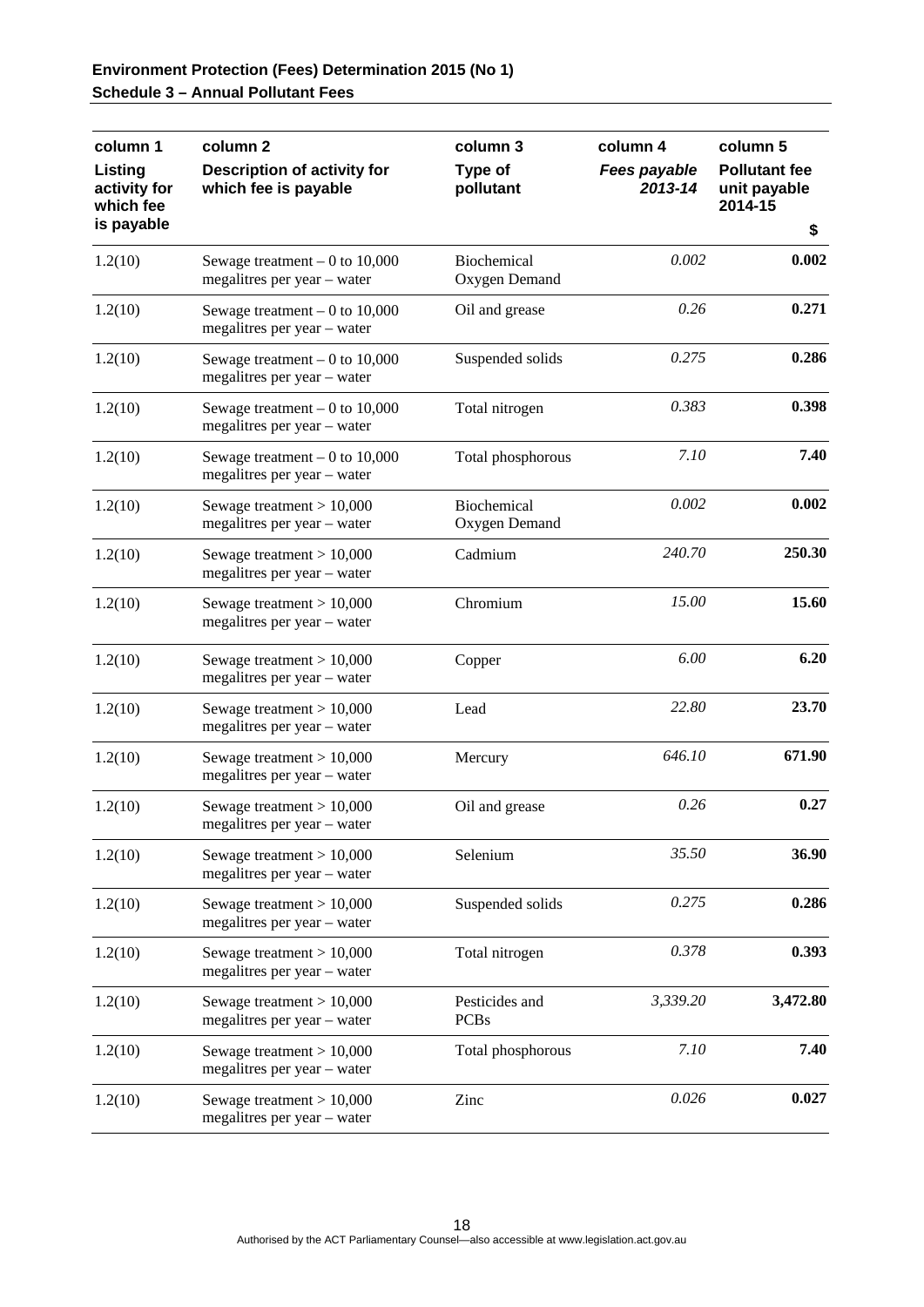| column 1                             | column 2                                                   | column 3                      | column 4                | column 5                                        |
|--------------------------------------|------------------------------------------------------------|-------------------------------|-------------------------|-------------------------------------------------|
| Listing<br>activity for<br>which fee | <b>Description of activity for</b><br>which fee is payable | Type of<br>pollutant          | Fees payable<br>2013-14 | <b>Pollutant fee</b><br>unit payable<br>2014-15 |
| is payable                           |                                                            |                               |                         | \$                                              |
| 1.2(25)                              | Electricity generation - Water                             | <b>Salts</b>                  | 0.026                   | 0.027                                           |
| 1.2(25)                              | Electricity generation - Water                             | <b>Suspended Solids</b>       | 0.026                   | 0.027                                           |
| 1.2(25)                              | Electricity generation - Air                               | Nitrous Oxides                | 0.27                    | 0.28                                            |
| 1.2(30)                              | Storage of petroleum products – Air                        | Benzene                       | 1.70                    | 1.80                                            |
| 1.2(30)                              | Storage of petroleum products $-$ Air                      | Volatile organic<br>compounds | 0.013                   | 0.014                                           |
| 1.2(31)                              | Production of petroleum products -<br>Air                  | Benzene                       | 1.60                    | 1.70                                            |
| 1.2(31)                              | Production of petroleum products -<br>Air                  | Volatile organic<br>compounds | 0.013                   | 0.014                                           |
| 1.2(32)                              | Recovery of waste petroleum<br>products - Water            | Oils and grease               | 26.70                   | 27.80                                           |
| 1.2(32)                              | Recovery of waste petroleum<br>products - Air              | Lead                          | 0.013                   | 0.014                                           |
| 1.2(32)                              | Recovery of waste petroleum<br>products - Air              | Volatile organic<br>compounds | 0.26                    | 0.27                                            |
| 1.2(39)                              | Manufacture of things in furnaces or<br>$kilns-Air$        | Coarse particles              | 0.039                   | 0.041                                           |
| 1.2(39)                              | Manufacture of things in furnaces or<br>kilns – Air        | Fine particles                | 0.29                    | 0.30                                            |
| 1.2(39)                              | Manufacture of things in furnaces or<br>$kilns-Air$        | Fluoride                      | 0.210                   | 0.215                                           |
| 1.2(39)                              | Manufacture of things in furnaces or<br>kilns - Air        | Sulphur oxides                | 0.005                   | 0.005                                           |
| 1.2(39)                              | Manufacture of things in furnaces or<br>kilns – Air        | Nitrogen oxides               | 0.013                   | 0.014                                           |

*Note* The fees set out in column 4 are for comparison purposes only.